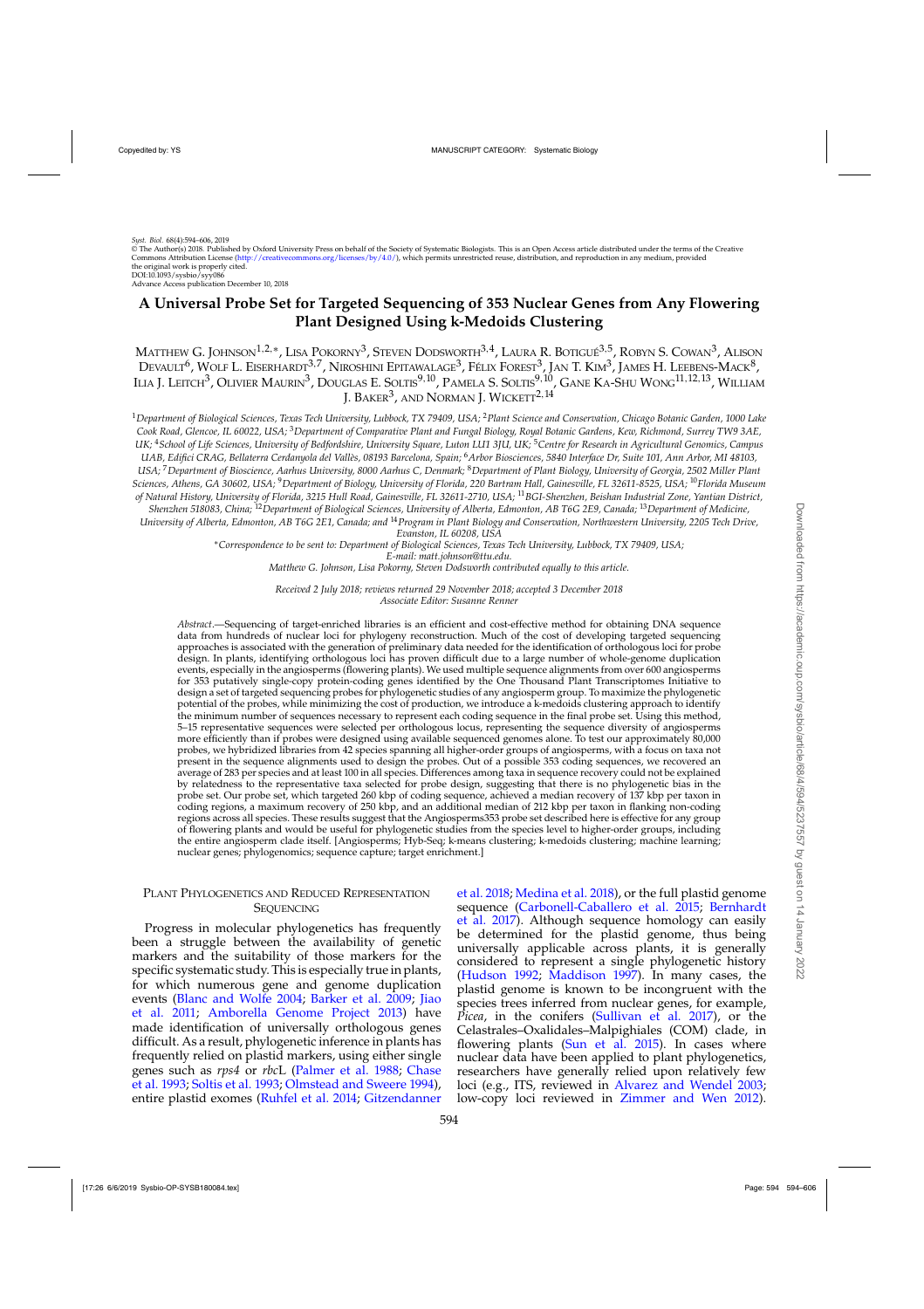However, studies of both empirical and simulated data demonstrate that phylogenetic inference is most accurate when conducted with tens to hundreds of nuclear loci because historical processes such as deep coalescence can be modeled (Degnan and Rosenberg 2006; McCormack et al. 2009; Smith et al. 2015).

Several reduced-representation sequencing methods have been developed to sample hundreds of nuclear loci f[or plant phylogenetic studies \(reviewed in](#page-11-0) McKain et al. [2018](#page-11-0)). These methods allow users to reap the benefits of high-throughput sequencing, yielding data sets of tractable scale for phylogenetics without the bioinformatic challenges and costs associated with, for example, whole genome sequencing. Aside from cost considerations, the decision of which method to use depends on the taxonomic breadth of the study as well as the availability of existing genomic resources. For example, restriction site-associated sequencing methods (RADseq or GBS) are an efficient and cost-effective way to generate single nucleotide polymorphisms (SNPs) for lower-level phylogenetic studies without having to rely on existing genome or transcriptome sequences [\(Eaton et al. 2016\)](#page-11-0). However, the markers generated by this method are exclusive to the taxonomic group for which they were developed and may intro[duce a number of biases \(reviewed in](#page-10-0) Andrews et al. [2016\)](#page-10-0). Another reduced representation method that has been employed for plant phylogenetics is trans[criptome](#page-12-0) [sequencing](#page-12-0) [\(Wickett et al. 2014;](#page-12-0) Yang et al. [2015;](#page-12-0) [Zeng et al. 2017;](#page-12-0) [Walker et al. 2018\)](#page-12-0). Despite reduced costs compared with whole genome sequencing, and increased efficiency in both library construction and sequencing, transcriptomes are not the most cost-effective and reproducible source of data for phylogenetics. Assembled transcripts include members of multi-copy gene families and other genes that may not be phylogenetically informative, therefore, sequencing cost and effort is not optimized for the reconstruction of species trees. Furthermore, the same genes may not be expressed in the same tissues for all targeted taxa, reducing reproducibility and increasing the amount of missing data. Finally, generating transcriptomic data sets requires fresh tissues and is not feasible for extremely rare, extinct, or ancient samples, for which only herbarium specimens may be available. The reliance on fresh or cultivated material also limits the applicability of transcriptome sequence for material growing in areas that are difficult to access and reduces the likelihood of exhaustively sampling taxa from a diverse clade of interest.

Plastid data have long met the criteria of reproducibility and cost-effectiveness necessary for phylogenetics in non-model plants. In addition, the widespread use of specific plastid loci for plant phylogenetics has facilitated data reuse in analyses of expanded data sets and higher-order relationships (e.g., [Chase et al. 1993\)](#page-10-0). A set of similarly consistent, overlapping, cost-effective nuclear loci would enable plant systematists to produce data appropriate for group-specific investigations, while generating data

that would benefit the plant systematics community more broadly. By populating sequence databases with the same set of putatively orthologous loci, taxon-rich analyses that mine *all* publicly available sequences [\(Hinchliff and Smith 2014](#page-11-0); [Eiserhardt et al. 2018;](#page-11-0) Smith and Brown [2018](#page-11-0)) will be subject to lower levels of missing data. The question remains, then, as to which reduced-representation method best addresses the goal of generating an accessible and combinable set of loci for plant phylogenetics.

### TARGET ENRICHMENT, CONSIDERATIONS, AND OBJECTIVES

Among genome-scale methods developed to date, the sequencing of target-enriched genomic libraries has emerged as a cost-effective method for obtaining large data sets for phylogenetics from diverse sources, particularly for methods that rely on reconstructing gene trees [\(Faircloth et al. 2012;](#page-11-0) [Lemmon et al. 2012](#page-11-0); [Mandel et al. 2014](#page-11-0); [Weitemier et al. 2014](#page-12-0)). The sequencing of target-enriched libraries is well-suited to collecting sequence data from herbarium specimens, mitigating the limitations associated with collecting fresh material. Additionally, target enrichment can be combined with genome skimming to obtain plastid sequences either by the concurrent sequencing of the unenriched library (e.g., [Muñoz-Rodríguez et al. 2018\)](#page-11-0) or by reconstructing plastid genes *in silico* from the offtarget reads (Hyb-Seq; [Weitemier et al. 2014\)](#page-12-0). In target enrichment methods, high-throughput sequencing libraries are enriched for regions of interest, such as ultra-conserved elements or protein-coding genes, using 80–120-mer DNA or RNA probes (sometimes called baits) that hybridize to library inserts. Like the design of primer regions for Sanger sequencing, the selection of loci and design of probe sequences requires a careful balance: the challenge of selecting genomic regions variable enough to infer phylogenies, while remaining conserved enough to ensure sequence recovery. As discussed above, the unique challenges of identifying universal phylogenetically informative loci for plants [\(Kadlec et al. 2017\)](#page-11-0) have likely contributed to the relatively small number of targeted sequencing probe sets applicable across a broad phylogenetic spectrum (e.g., all vascular plants or all flowering plants) compared with the availability of such tools in animals [\(Faircloth et al. 2012](#page-11-0); [Lemmon et al. 2012](#page-11-0); [Prum et al. 2015;](#page-11-0) [Faircloth 2017\)](#page-11-0). When probes have been designed to target substantial diversity within angiosperms, efforts have largely focused on generating family-level data [e.g., Asteraceae [\(Mandel et al. 2014](#page-11-0)); Fabaceae [\(Vatanparast et al. 2018](#page-11-0)); Rosaceae (Liston 2014: [https://figshare.com/articles/257\\_nuclear\\_genes\\_for\\_](https://figshare.com/articles/257{protect LY1	extunderscore }nuclear{protect LY1	extunderscore }genes{protect LY1	extunderscore }for{protect LY1	extunderscore }Rosaceae{protect LY1	extunderscore }phylogenomics/1060394) [Rosaceae\\_phylogenomics/1060394\)](https://figshare.com/articles/257{protect LY1	extunderscore }nuclear{protect LY1	extunderscore }genes{protect LY1	extunderscore }for{protect LY1	extunderscore }Rosaceae{protect LY1	extunderscore }phylogenomics/1060394)].

A set of orthologous single-copy genes identified from 25 angiosperm genomes was recently used to develop probes for target enrichment across angiosperms [\(Léveillé-Bourret et al. 2018](#page-11-0)). Although there are about 75 well-assembled and annotated angiosperm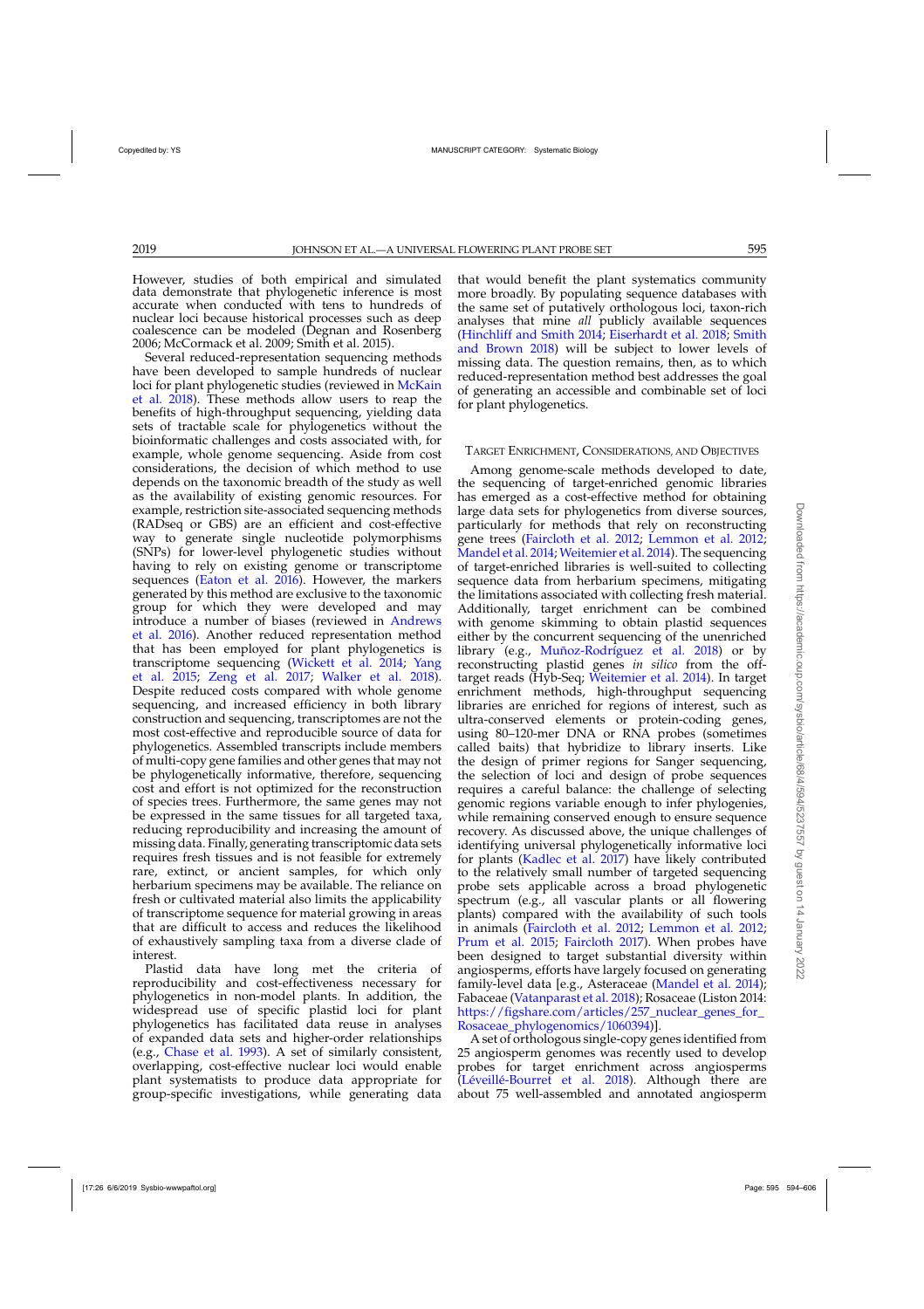nuclear genomes publicly available (e.g., Phytozome version 12.1, [www.phytozome.org\)](www.phytozome.org), the phylogenetic distribution of genomic resources is uneven, and groups that are not closely related to economically important flowering plants are poorly sampled. A previous circumscription of 959 universal angiosperm single-copy genes used *Arabidopsis, Populus, Oryza*, and *Vitis*, which reflects the reliance on genomes of well-characterized models that were available at the time [\(Duarte et al. 2010](#page-10-0)). To maximize the potential for successful hybridization to probe sequences from a set of phylogenetically diverse species, it is critical to include as much phylogenetic breadth as possible when designing probes. For example, projects such as the Plant and Fungal Trees of Life [\(www.paftol.org\)](www.paftol.org)—which aims to capture the diversity of all angi[osperm genera \(13,164 genera;](#page-10-0) Christenhusz and Byng [2016\)](#page-10-0)—or the Genealogy of Flagellate Plants [\(http://flagellateplants.group.ufl.edu/\)](http://flagellateplants.group.ufl.edu/)—which aims to sequence all flagellate plant species (ca. 30,000 species of bryophytes, lycophytes, ferns, and gymnosperms; [Villarreal et al. 2014](#page-12-0); [Forest et al. 2018\)](#page-11-0) require a universal set of markers that represent an even distribution of diversity. To maximize the likelihood of successful hybridization in any angiosperm group, the design of a universal probe set for angiosperms should make use of the most phylogenetically diverse set of gene sequences available.

In contrast to available genomic resources, transcriptome sequences generated by the One Thousand Plant Transcriptomes Initiative (OneKP or 1KP) provide a more even phylogenetic distribution [\(Matasci et al. 2014](#page-11-0)) and include sequences for over 830 flowering plant taxa (onekp.com/public\_data.html). Transcriptome sequences have been successfully used to develop probe sets for targeting nuclear protein-coding genes in several plant groups [\(Chamala et al. 2015;](#page-10-0) [Landis et al. 2015](#page-11-0), [2017](#page-11-0); [Gardner et al. 2016;](#page-11-0) Heyduk et al. [2016;](#page-11-0) [Crowl et al. 2017;](#page-10-0) [García et al. 2017;](#page-11-0) Stubbs et al. [2018](#page-11-0); [Villaverde et al. 2018](#page-12-0)). Although intron– exon boundaries are not known when probes are designed exclusively from transcriptomes in non-model organisms, this does not prevent efficient sequence recovery [\(Heyduk et al. 2016](#page-11-0)). The design of probes to capture coding sequences commonly results in the capture of non-coding sequence flanking the exons (i.e., the "splash-zone"; [Weitemier et al. 2014;](#page-12-0) Fig. [1\)](#page-3-0). This protocol is useful for narrow-scale phylogenetic analysis [\(Heyduk et al. 2016;](#page-11-0) [Johnson et al. 2016;](#page-11-0) [Villaverde et al.](#page-12-0) [2018](#page-12-0)) and represents an advantage over transcriptomes due to the consistent and reproducible recovery of more variable non-coding regions.

Designing probes for target enrichment of nuclear protein-coding genes involves the identification of three pieces of information: (1) the locus itself or *target* gene, ideally one that exists as a single copy in all species belonging to the group under investigation;  $(2)$  the minimum number of *target instances* such that the target genes from any input sample are sufficiently related to ensure hybridization, and (3) *probe* sequences designed

from all selected target instances, tiled across the length of each instance (Fig. [1\)](#page-3-0). For example, the target genes and all target instances could be full length (whenever possible) coding sequences (CDS) of genes inferred to be orthologous across a group, whereas the probes are RNA sequences of known length (usually ∼120-mers) that hybridize to genomic DNA, usually sequencing library inserts. Multiple probes are tiled across the target instances to ensure that the entire target is recovered. If a substantial phylogenetic breadth of input libraries is to be used for hybridization, multiple target instances must be present in the probe set to maximize the chance that inserts will hybridize with at least one probe from a specific region of the target, since the chance of hybridization is proportional to sequence similarity between the input library and probes. A "universal" set of probes, therefore, would first require identifying a suitable number of sequences to "universally represent" a target sequence for a large group (Fig. [1\)](#page-3-0).

Flowering plants are estimated to have arisen sometime in the Early Cretaceous [\(Bell et al. 2010](#page-10-0); [Herendeen et al. 2017](#page-11-0); [Barba-Montoya et al. 2018\)](#page-10-0) and comprise approximately 369,400 extant species [\(Kew](#page-11-0) [2016\)](#page-11-0). Therefore, for any given target sequence, probes designed from several instances of that target sequence would be required for the successful hybridization of inserts from taxa that are significantly divergent from any representative in the probe set. For example, if a hypothetical gene *ABCD1* is a target, probes may need to be designed from a monocot *ABCD1*, a rosid *ABCD1*, and an asterid *ABCD1*, at a minimum, to ensure that *any* angiosperm *ABCD1* sequence would successfully hybridize with at least one set of probes that span the entire length of *ABCD1* (Fig. [1\)](#page-3-0). Because increasing the number of probes increases the cost of a target enrichment kit, producing a cost-effective kit to enrich phylogenetically informative exons from any angiosperm requires minimizing the number of instances of each target sequence while maximizing the phylogenetic depth of hybridization.

Here, we report the design of a set of target enrichment probes that efficiently capture hundreds of putatively orthologous gene regions (targets) from any angiosperm species. Our two main objectives were to: (1) develop an approach to choose the minimum number of target instances needed to successfully recover the targets from any flowering plant and (2) generate probes from those target instances and use empirical data to demonstrate that there is no phylogenetic bias in the probe set. Here, we introduce a novel application of a k-medoids clustering algorithm for selecting target instances. The target instances chosen via this method allowed for a probe design using fewer than 80,000 probes to capture 353 protein-coding genes. We carried out an initial test of the probe sequences on 42 species representing 30 angiosperm orders that span angiosperm diversity. We find high rates of recovery for both the targeted coding sequences and flanking intron regions, suggesting that the probe set will be a cost-efficient and universally accessible tool for flowering plant phylogenetics at both deep and shallow scales.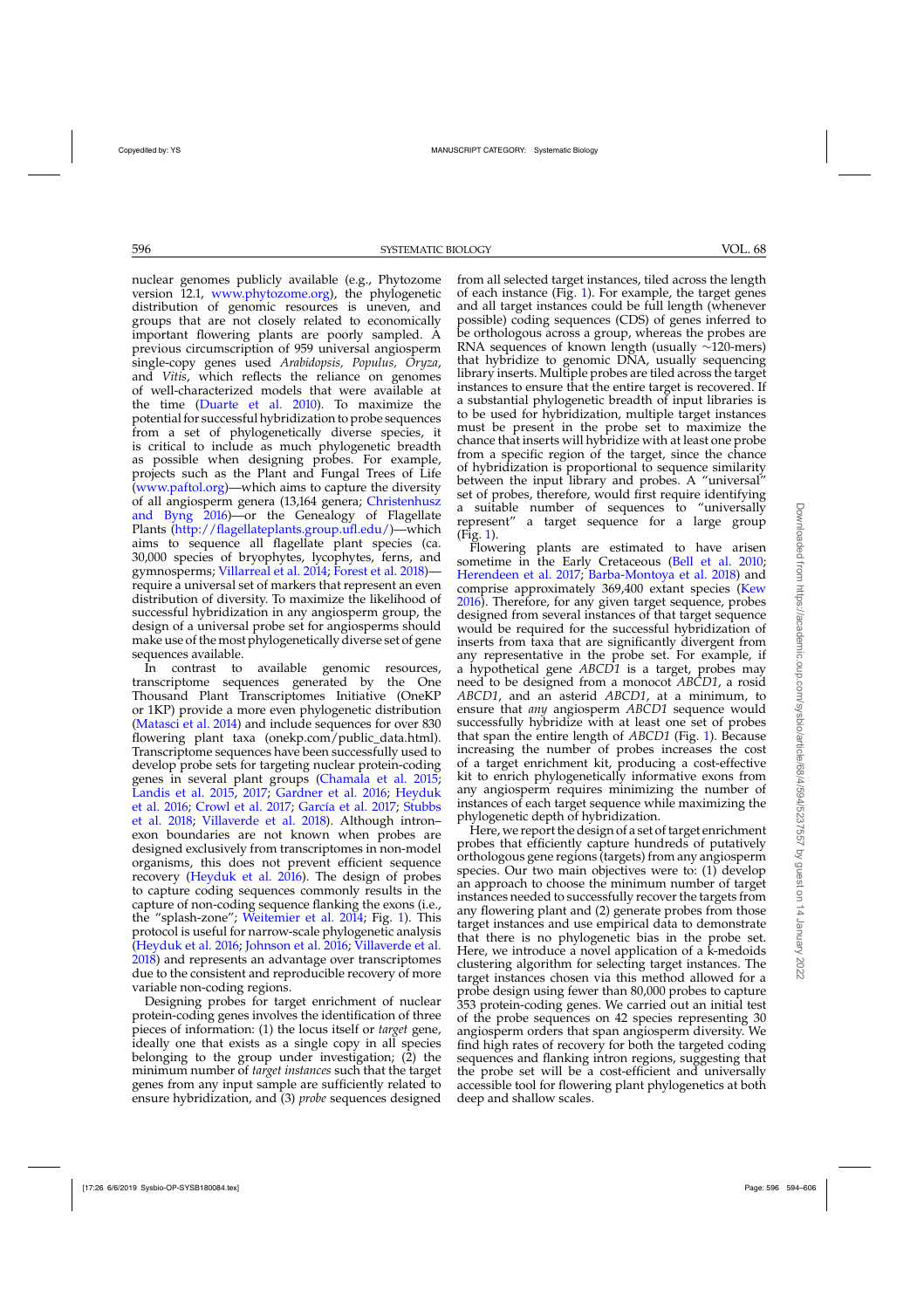<span id="page-3-0"></span>

library for sample Q in liquid phase hybridization with final probe set



FIGURE 1. Overview of probe design and phylogenetic considerations. Given a hypothetical gene *ABCD1*, the goal of probe design is to include a sufficient diversity of 120-mers (probes) such that any angiosperm *ABCD1* sequence can be recovered by hybridization. If a number of *ABCD1* sequences are known, represented by solid branches and tips with a small gray square in the phylogeny, the minimum number of representatives of those sequences should be selected that maximize the chances of recovering *ABCD1* from any "unknown" sample (dotted lines in the phylogeny). If sequences X, Y, and Z are selected, 120-mer probes are designed, here with  $2 \times$  tiling, across the entire length of the sequence. The final probe set includes all unique 120-mers; asterisks represent cases in which individual 120-mers are identical from two (\*) or all three  $(**)$  of the representative sequences X, Y, and Z. In these cases only one or two 120-mers, rather than three, would be necessary for that region of the gene in the final probe set. While this is possible in probe design, we did not encounter any such cases in the Angiosperms353 probe set. For a particular "unknown" sample, here represented by the dark gray dotted line and denoted as sample Q, a sequencing library consisting of size-selected inserts, adapters, and indexes, is hybridized to the final probe set and the resulting sequence reads can be reconstructed to extract both the coding region and flanking non-coding ("splash zone") regions. In this simplified example, the final probe set represents only gene *ABCD1* but the Angiosperms353 final probe set includes probes tiled across 353 genes.

### PROBE DESIGN

### *Target Identification*

We started with an initial set of 410 proteincoding loci developed for phylogenetic analysis by the OneKP initiative [\(https://github.com/smirarab/1kp/](https://github.com/smirarab/1kp/tree/master/alignments) [tree/master/alignments\)](https://github.com/smirarab/1kp/tree/master/alignments). In brief, these loci were circumscribed by the OneKP initiative as follows: 31 green plant (Viridiplantae) genomes were clustered into homolog[ous](#page-11-0) [gene](#page-11-0) [families](#page-11-0) [using](#page-11-0) [OrthoFinder](#page-11-0) [\(](#page-11-0)Emms and Kelly [2015](#page-11-0)). For each family, a Hidden Markov Model was generated from a multiple sequence alignment, and transcriptome sequences from over 1400 green plant species were added to the gene families using hmmsearch implemented in HMMER (hmmer.org).

The 410 alignments identified as low-copy contained orthologous transcripts from over 1100 green plants and predicted coding sequences from 31 plant genomes. We removed all non-angiosperm sequences from the OneKP alignments and trimmed all gap-only sites from the alignments. The 410 nucleotide alignments contained between 12 and 655 angiosperm sequences and varied in length from 105 bp to 3498 bp.

# *Selection of Target Instances*

To minimize the number of probe sequences needed to reliably recover sequences from all angiosperms, we reduced the OneKP alignments by selecting the minimum possible number of target instances. Our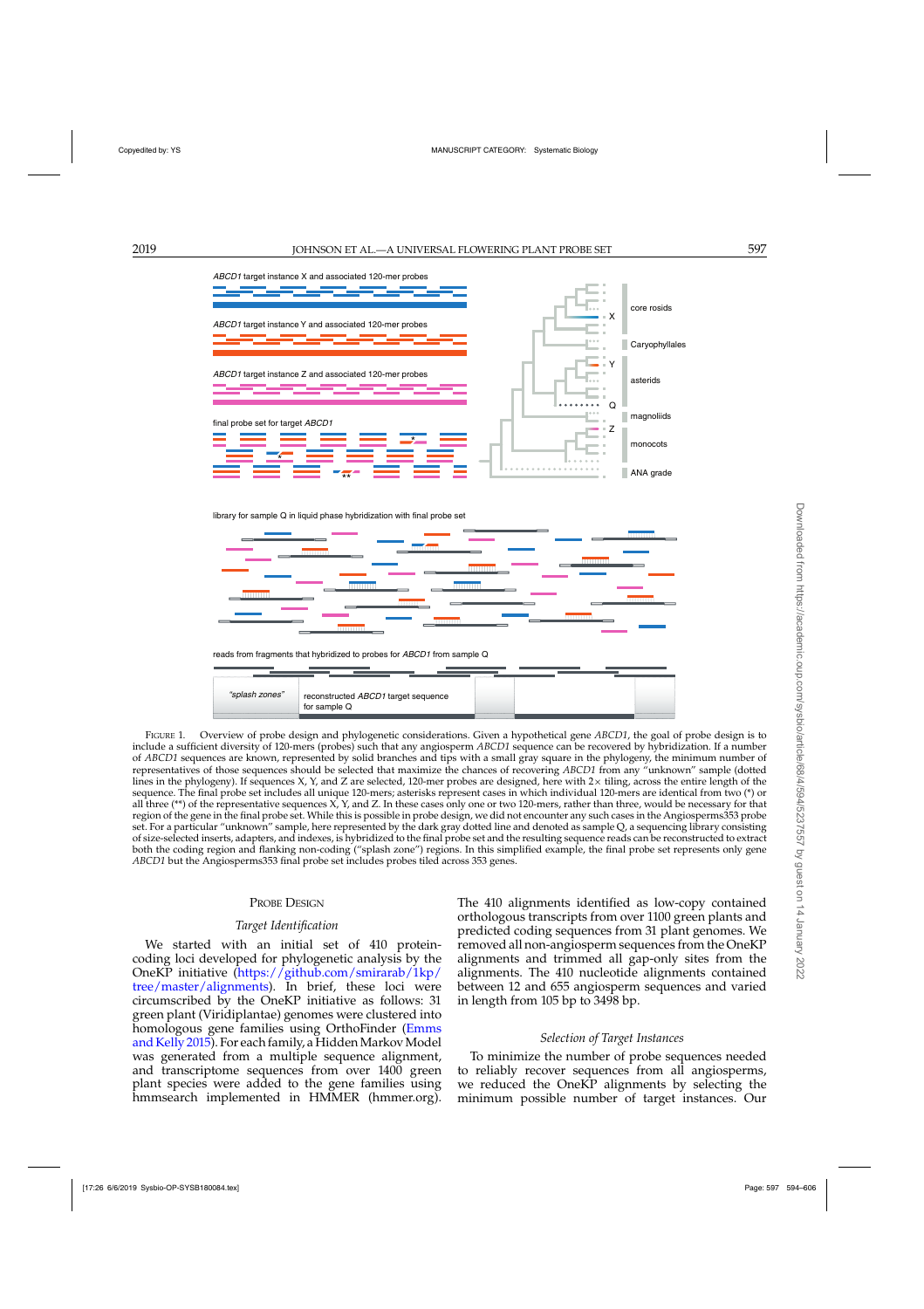<span id="page-4-0"></span>

FIGURE 2. Comparison between the k-medoids method of selecting representative sequences with using the closest available angiosperm genome. a) Each point is one gene, and its position indicates the percentage of angiosperm transcripts (from OneKP) that fall within 30% sequence divergence of a representative sequence. Only genes where the k-medoids could represent 95% or more angiosperms were selected for probe design. Note the *x*-axis and *y*-axis ranges are not identical. Dotted dash line indicates gene 5348, which is highlighted in the other panels. b) Distribution of distances between each angiosperm sequence in 1KP and the nearest k-medoid for gene 5348. c) Distribution of distances between each angiosperm sequence in 1KP and the nearest published genome sequence for gene 5348.

goal was to select instances such that 95% of all angiosperm sequences in the alignment were no more than 30% diverged from any target instance, a threshold that has been demonstrated as the practical limit of target enrichment in other plant groups [\(https://github.com/mossmatters/MJPythonNotebooks/](https://github.com/mossmatters/MJPythonNotebooks/blob/master/MossTargetCaptureEffiency.ipynb) [blob/master/MossTargetCaptureEffiency.ipynb\)](https://github.com/mossmatters/MJPythonNotebooks/blob/master/MossTargetCaptureEffiency.ipynb). First, we calculated a dissimilarity matrix (p-distance) using all pairwise non-gap characters in the angiospermonly sequence alignments. We employed a k-medoids clustering algorithm [\(Bauckhage 2015](#page-10-0)) to partition the sequences into groups, centered around a set number of sequences (the medoids). The k-medoid method attempts to minimize the within-group distance between the medoid and other sequences in the group. We chose this method over the related k-means clustering method because the k-medoid approach would identify a single real sequence at the center of each cluster, rather than a hypothetical sequence at the centroid of a cluster generated by k-means. We explored how varying the number of medoids (k) affected the percentage of angiosperm sequences that could be representative of the whole alignment (at a maximum 30% sequence divergence). For each gene, we tested values of k between 5 and 15, repeating each analysis up to 100 times. To evaluate the k-medoids method, we calculated the sequence divergence between all angiosperm transcript sequences and the selected medoid sequences and compared this to the sequence divergence from

manually selected target instances chosen from publicly available genome sequences (Fig. 2). The scripts used to select k-medoid alignments are available at [http://github.com/mossmatters/Angiosperms353.](http://github.com/mossmatters/Angiosperms353)

### *Final Probe Set*

Using the k-medoids method, we identified 353 genes (targets) for which 95% of angiosperm sequences could be represented by 15 or fewer target instances (Fig. 2). A sequence was represented if it was within 30% sequence divergence of one of the target instances. For each gene, if they were not already in the set of representative sequences chosen by the k-medoid method, we added target instances from the genome sequences of *Arabidopsis thaliana*, *Oryza sativa*, and *Amborella trichopoda*. Sequences from these three genomes were added to ensure a well-annotated gene model was present for each gene spanning deep divergences in the angiosperm phylogeny. A summary of annotations for these genes is provided with Supplementary File 1 available on Dryad at [http://dx.doi.org/10.5061/dryad.s3h9r6j.](http://dx.doi.org/10.5061/dryad.s3h9r6j) Genes with organelle-related function are over-represented in the target set, consistent with the 959 single-copy genes reported from *Arabidopsis, Populus, Oryza*, and *Vitis* [\(Duarte et al. 2010\)](#page-10-0). Of the 353 target genes reported here, 143 are present in the [Duarte et al.](#page-10-0) [\(2010](#page-10-0))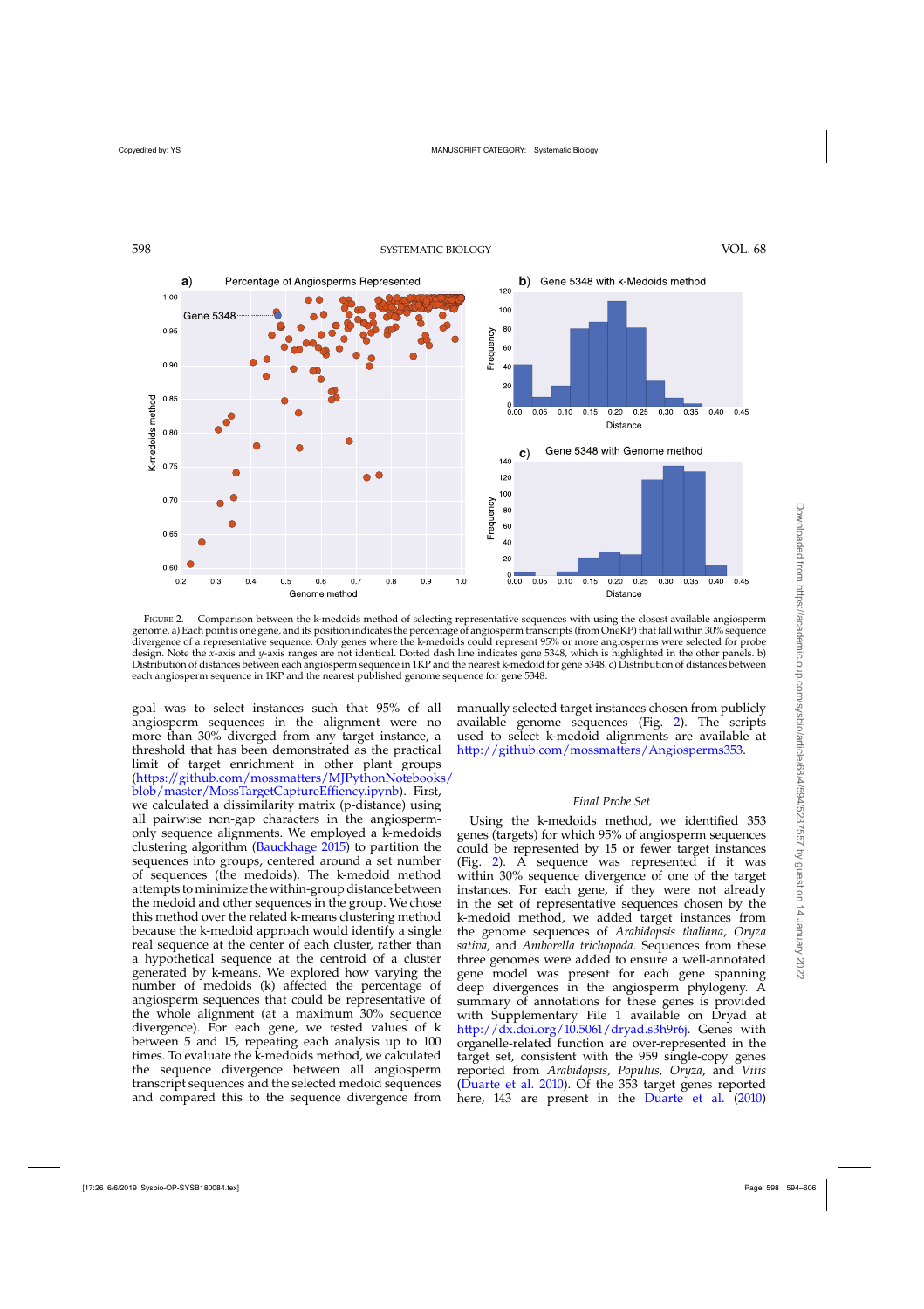single-copy gene set. Probe sequences were designed from multiple sequence alignments of all selected target instances for each gene. Across all 353 targets, there were 4781 sequences (target instances) used for probe design (all alignments and Supplementary material available on Dryad). Probe sequences were padded to a minimum length of 120 bases, and any regions with 1–10 Ns were replaced with Ts (to facilitate probe design across short stretches of ambiguity). Synthesis of 120-mer RNA probes with  $3\times$  tiling on each orthologous sequence was carried out by Arbor Biosciences (formerly MYcroarray, Ann Arbor, MI, USA, Catalog #3081XX). Each probe sequence was compared with seven angiosperm reference genomes (*Amborella trichopoda, Aquilegia coerulea, Brachypodium distachyon, Populus trichocarpa, Prunus persica, Solanum tuberosum*, and *Vitis vinifera*) to check for specificity; any probe sequence with multiple hits in more than one genome was removed from the probe set. The final probe set contains 75,151 120-mer probes. Probe sequences are publicly available under a CC-BY-SA license at github.com/mossmatters/Angiosperms353.

The goal of our probe design was to maximize the usability of the probes across all angiosperms by ensuring that 95% of known angiosperm sequences had less than 30% sequence divergence from any target instance for each gene. We also wanted to minimize the number of target instances needed for each gene to reduce the cost for users of the probes. To validate whether the k-medoids method was an improvement over selecting target instances using existing angiosperm genome sequences only, we calculated the pairwise sequence divergence between each OneKP transcript and its nearest ortholog from an angiosperm genome. For each gene, we compared the percentage of angiosperm sequences within 30% divergence of a k-medoid to the percentage within 30% divergence of an angiosperm genome sequence. Using reference genome sequences alone was insufficient and frequently resulted in a large number of angiosperm sequences falling beyond the 30% sequence divergence threshold (Fig. [2\)](#page-4-0). Using the k-medoids method, we were able to successfully identify a different number of target instances for each gene, based on individual sequence divergence profiles across angiosperms. The number of required medoid sequences ranged from six (in 64 genes) to 15 (in 125 genes) with an average of 11.1 medoid sequences (median 13 sequences). Of the 410 original angiosperm alignments, medoids fitting our criteria could not be identified for 57 genes, leaving 353 loci in the final probe design. Using the mean length of target instances from each gene, the total length of coding sequence targeted was 260,802 bp.

# TESTING THE PROBE SET

# *Sampling Strategy and Data Generation*

To evaluate the efficiency of target capture across angiosperms, we tested the probes using 42 "input" taxa that were not included in the OneKP transcriptome data (Table [1\)](#page-6-0), increasing the likelihood that no insert from an input taxon would be identical to any probe sequence. However, *Amborella trichopoda* was also included as an input taxon as a control of recovery efficiency by using a species that was included in probe design. Our sampling scheme was designed to test whether target recovery is determined by relatedness to the species used to design the probes (i.e., to ensure that the probes are not phylogenetically biased). We used taxonomic rank from APG IV [\(The Angiosperm Phylogeny Group 2016](#page-11-0)) as a proxy for phylogenetic distance. For each input species, its relationships to the OneKP taxa (pool of potential probe sequences) fell into four categories, which we refer to throughout as Input Categories:

- (1) The input taxon belongs to an order that was not included in OneKP (7 taxa).
- (2) The input taxon belongs to an order that was included in OneKP, but not to a family, genus, or species that was included in OneKP (12 taxa).
- (3) The input taxon belongs to an order and family that were included in OneKP, but not to a genus or species that was included in OneKP (12 taxa).
- (4) The input taxon belongs to an order, family, and genus included in OneKP, but not to a species that was included in OneKP (11 taxa).

The input taxa span 41 of the 64 angiosperm orders recognized in APG IV. If the probe set were phylogenetically biased, we would expect to see any metrics of hybridization efficiency improve from Input Category 1 to Input Category 4. Conversely, if hybridization success were more dependent on stochastic effects, we would expect to see no relationship between Input Category and hybridization efficiency.

DNA extractions were tailored to tissue provenance: the Qiagen DNeasy Plant Mini Kit was used for silica-dried materials following the manufacturer's protocol (Qiagen, Valencia, CA, USA), while a modified CTAB protocol [\(Doyle and Doyle 1987](#page-10-0)) was the choice for material sampled from herbarium specimens. We also relied on existing DNA extractions from the DNA bank of the Royal Botanic Gardens, Kew [\(http://dnabank.science.kew.org\)](http://dnabank.science.kew.org), obtained using a standard CTAB-chloroform, ethanol precipitation, and washing stages, followed by density gradient cleaning and dialysis. All extractions were run on a  $1.5\times$  agarose gel to visually assess average fragment size and quantified using a Qubit®3.0 Fluorometer (Life Technologies, Carlsbad, CA, USA). Samples demonstrated (by gel) to have fragment sizes above the desired 350 bp (typically those obtained from silica-dried tissue and most DNA bank aliquots) were sonicated using a Covaris M220 Focused-ultrasonicator™ with Covaris microTUBES AFA Fiber Pre-Slit Snap-Cap (Covaris, Woburn, MA, USA) following the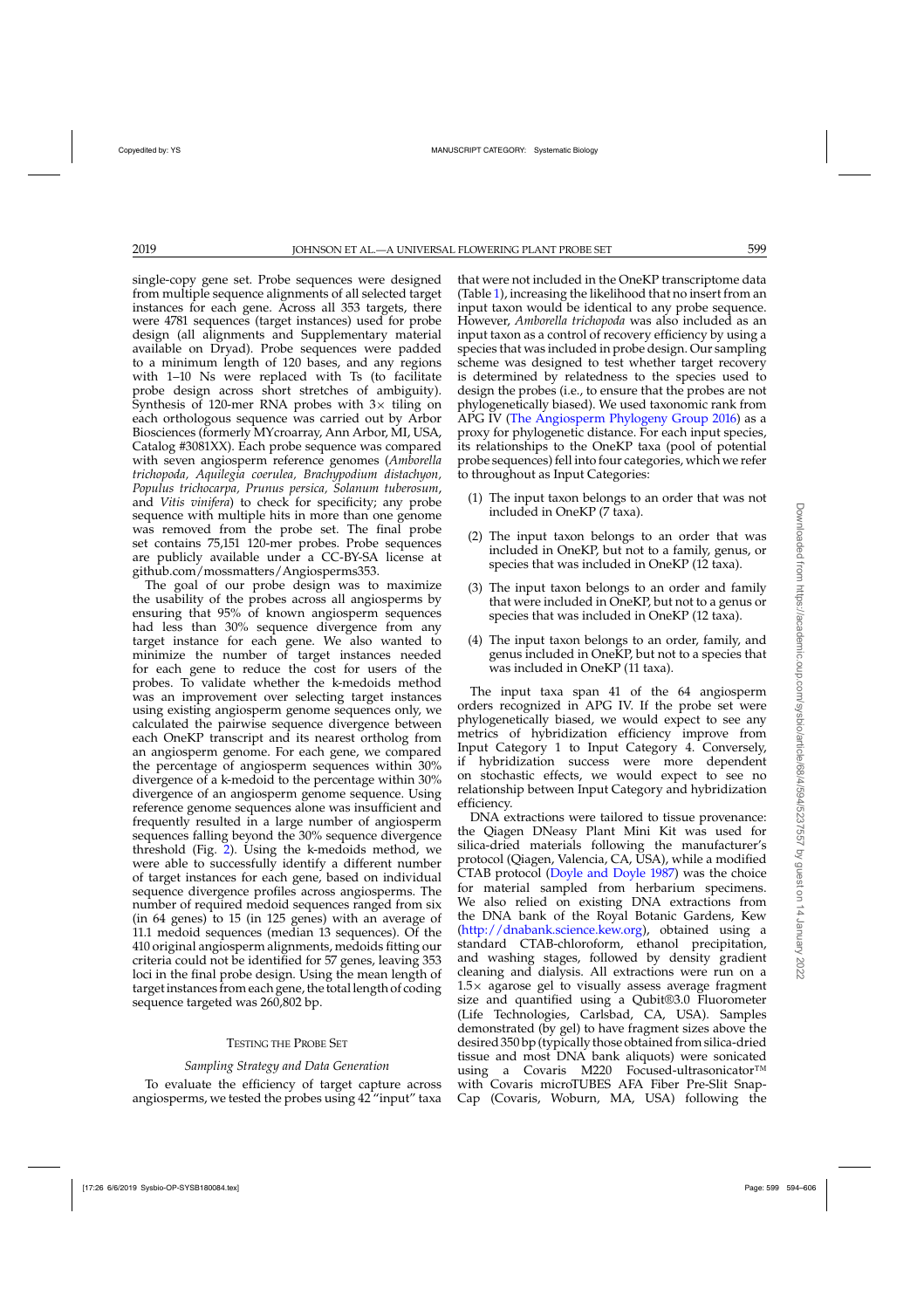| TABLE 1.              |                           | Voucher information, targeted sequencing eff | ficiency, and gene recovery for 42 angiosperms |               |                    |                 |                                                   |                            |                                             |                                                    |                                                |
|-----------------------|---------------------------|----------------------------------------------|------------------------------------------------|---------------|--------------------|-----------------|---------------------------------------------------|----------------------------|---------------------------------------------|----------------------------------------------------|------------------------------------------------|
|                       |                           |                                              |                                                | Input         | Sequenced<br>reads | mapped<br>Reads | Enrichment<br>efficiency                          | recovered<br>Genes<br>(any | $(50\% \mbox{target}$<br>recovered<br>Genes | Voucher                                            |                                                |
| APG IV order          | APG IV family             | Species                                      | Author                                         | category      | (1000s)            | (1000s)         | $($ % $)$                                         | length)                    | length <sup>'</sup>                         | (Herbarium)                                        | Provenance                                     |
| Acorales              | Acoraceae                 | Acorus gramineus                             | Aiton                                          | 4             | 685.1<br>384       | 100.6           |                                                   | <b>282</b><br>208          |                                             | Chase MW $18000(K)$                                | RBGKew DNA Bank, 18000                         |
| Picramniales          | Picrammiaceae             | Alvaradoa amorphoides                        | Liebm.                                         |               |                    | 69.9            | $\begin{array}{l} 14.7 \\ 18.2 \\ 29 \end{array}$ |                            | $rac{69}{72}$                               | Castillo JJ & A Castillo 2787 (K)                  | RBGKew Herbarium                               |
| Amborellales          | Amborellaceae             | Amborella trichopoda                         | Baill.                                         |               | 779.3              | 226.1           |                                                   | 343                        |                                             | Qiu 97123 (NCU)                                    | RBGKew DNA Bank, 10015                         |
| Commelinales          | Haemodoraceae             | Anigozanthos bicolor                         | ਜ਼ਰ<br>ਜ਼                                      |               | 322.9              | 55.1            | 17.1                                              | 167                        | $\mathcal{S}$                               | Smith RJ & SD Hopper RJS239                        | RBGKew DNA Bank, 39824                         |
|                       |                           |                                              |                                                | $\infty$      | 574.2              | 142.2           | 24.8                                              | 317                        | 232                                         |                                                    |                                                |
| Apiales               | Araliaceae                | Aralia cordata                               | Thunb.                                         |               |                    |                 |                                                   |                            |                                             | Cultivated                                         | RBGKew Living Collection,<br>2004-3246         |
| Rosales               | Barbeyaceae               | Barbeya oleoides                             | Schweinf.                                      | $\sim$        | 99.5               | 37.2            | 37.4                                              | 237                        | 118                                         | Friis I, Weber O, Abebe W,                         | RBCKew Herbarium                               |
|                       |                           |                                              |                                                |               |                    |                 |                                                   |                            |                                             | Atem A & E Getachew 15068                          |                                                |
| Berberidopsidales     | Berberidopsidaceae        | Berberidopsis beckleri                       | (F.Muell.) Veldkamp                            |               | 908.7              | 176.3           | 19.4                                              | 342                        |                                             | Chase MW 33137 (K)                                 | RBGKew DNA Bank, 33137                         |
| <b>Bruniales</b>      | Bruniaceae                | Berzelia lanuginosa                          | Brongn.<br>j                                   |               | 690.6              | 216             | $31.3$                                            | 326                        | 295<br>224                                  | Chase MW 34475 (K)                                 | RBGKew DNA Bank, 34475                         |
| Asparagales           | Blandfordiaceae           | Blandfordia punicea                          | (Labill.) Sweet                                |               | 334.1              | 65.9            | 19.7                                              | $\overline{5}$             | S3                                          | Cooper, O'Byrne, Luscombe &                        | RBGKew Herbarium                               |
|                       |                           |                                              |                                                |               |                    |                 |                                                   |                            |                                             | Davies COLT69 (K)                                  |                                                |
| Oxalidales            | Brunelliaceae             | Brunellia mexicana                           | Standl.                                        |               | 521                | 307.2           | 59                                                | 343                        | 319                                         | Salazar G et al. s.n. (MEXU)                       | RBGKew DNA Bank, 19565                         |
| Alismatales           | Butomaceae                | <b>Butomus</b> umbellatus                    | Ľ                                              |               | 2071.2             | 376.8           | 18.2                                              | 227                        | 95                                          | Chase MW $12016(K)$                                | RBGKew DNA Bank, 12016                         |
| Ceratophyllales       | Ceratophyllaceae          | Ceratophyllum demersum                       | (L.) Coult.<br>Ч                               | ₩             | 1380.5             | 109.9<br>143.4  | 44.5<br>$^{\circ}$                                | $\overline{17}$            |                                             | Chase MW & M Fay 14586 (K)<br>Sheahan s.n. (K)     | RBGKew DNA Bank, 10280                         |
| Pandanales<br>Fagales | Stemonaceae<br>Myricaceae | Comptonia peregrina<br>Croomia pauciflora    | (Nutt.) Torr.                                  | ო ო           | 321.8<br>$776.7\,$ | 118.6           | 15.3                                              | 332<br>258                 | $\frac{57}{278}$                            | Cultivated, Wurdack J, DeKalb                      | RBGKew DNA Bank, 14586<br>RBGKew DNA Bank, 399 |
|                       |                           |                                              |                                                |               |                    |                 |                                                   |                            |                                             | Co., AL, USA                                       |                                                |
| Crossosomatales       | Crossosomataceae          | Crossosoma californicum                      | Nutt.                                          |               | 203.4              | 119.2           |                                                   | 328                        |                                             | Beier s.n. (UPS)                                   | RBGKew DNA Bank, 8420                          |
| Dilleniales           | Dilleniaceae              | Curatella americana                          | Ľ                                              | $\sim$ $\sim$ | 616.6              | 200.7           | 58.6<br>32.5                                      | 328                        | <b>268</b><br>251                           | Chase MW 973 $(K)$                                 | RBGKew DNA Bank, 973                           |
| Vitales               | Vitaceae                  | Cyphostenma mappia                           | (Lam.) Galet                                   | S             | 517.4              | 36.8            | $\!\!7.1$                                         | 225                        | $117\,$                                     | Page W 11 (MAU)                                    | RBGKew DNA Bank, 25497                         |
| Ericales              | Cyrillaceae               | Cyrilla racemiflora                          | Ľ                                              | ₩             | 695.6              | 158.1           | $22.7$ $\,$                                       | 331                        | 38888                                       | Chase MW 2531 (K)                                  | RBGKew DNA Bank, 2531                          |
| Dioscoreales          | Dioscoreaceae             | Dioscorea calcicola                          | Prain & Burkill                                | ₩             | 656.1<br>2191.3    | 137.5           |                                                   | <b>269</b><br>337          |                                             | Wilkin P 814 (K)                                   | RBGKew DNA Bank, 6215                          |
| Sapindales            | Sapindaceae               | Dodonaea viscosa                             | $(L.)$ Jacq.                                   | $\infty$      |                    | 1492.4          | 68.1                                              |                            |                                             | Strijk 203 (LIPS)                                  | RBGKew DNA Bank, 33361                         |
| Malpighiales          | Humiriaceae               | Duckesia verrucosa                           | (Ducke) Cuatrec                                | $\sim$        | $560.7$            | 144.2           | 25.7                                              | 331                        |                                             | Vintencini 3.401 (NA)                              | RBGKew DNA Bank, 1037                          |
| Asterales             | Asteraceae                | Echinops sphaerocephalus                     | نہ                                             | ო ო ო         | 587.9              | $\mathbb S$     | 9.7                                               | 271                        | $\frac{88}{27}$ $\frac{12}{5}$              | Garnatje s.n. (BC)                                 | Silica                                         |
| Escalloniales         | Escalloniaceae            | Forgesia racemosa                            | I.F. Gmel.                                     |               | 1093.9             | 346.1           | 31.6                                              | 338                        |                                             | REU 10015 (REU)                                    | RBGKew DNA Bank, 23443                         |
| Liliales              | Liliaceae                 | Fritillaria davidii                          | Franch.                                        |               | 4425               | 220.6           | S                                                 | 175                        |                                             | Cultivated                                         | RBGKew Living Collection,                      |
|                       |                           |                                              |                                                |               |                    |                 |                                                   |                            |                                             |                                                    | 2004-3461                                      |
| Huerteales            | Gerrardinaceae            | Gerrardina foliosa                           | Oliv.                                          | $\sim$ $\sim$ | 577.5<br>558.2     | $157.8\,$       | 28.3                                              | 344<br>322                 | 291<br>224                                  | MPU 21 (NBG)                                       | RBGKew DNA Bank, 27044                         |
| Fabales               | Fabaceae                  | Gilbertiodendron ecoukense                   | (Pellegr.) Burgt                               |               |                    | 198.4           | 34.4                                              |                            |                                             | M'Boungou 144 (WAG)                                | RBGK herbarium,<br>K000023739-41               |
| Aquifoliales          | Cardiopteridaceae         | Gonocaryum litorale                          | (Blume) Sleumer                                |               | 675.9              | 443.9           | 65.7                                              |                            |                                             | Chase MW 1294 (K)                                  | RBGKew DNA Bank, 1294                          |
| Gunnerales            | Gunneraceae               | Gunnera manicata                             | Linden ex André                                |               | 1788               | 158.1           | $8.8\,$                                           | 287<br>305                 |                                             | Lewis $R$ 228 $(K)$                                | RBGKew DNA Bank, 39626                         |
| Petrosaviales         | Petrosaviaceae            | Japonolirion osense                          | Nakai                                          |               | 413.3              | 56.9            | 13.8                                              | 259                        | <b>is</b> 23                                | Cultivated                                         | RBGKew Living Collection,                      |
|                       |                           |                                              |                                                |               |                    |                 |                                                   |                            |                                             |                                                    | 1996-2718                                      |
| Magnoliales           | Magnoliaceae              | Magnolia acuminata                           | $(\!\!\!\! \bot)\!\!\!\! \bot$                 |               | 381.3              | 83.5<br>283.9   | $21.9$                                            | 280                        | $\overline{\mathbb{Z}}$                     | Cultivated                                         | Arboretum Wespelaar, 12334                     |
| Metteniusales         | Metteniusaceae            | Metteniusa                                   | H. Karst.                                      |               | 543                |                 | 52.3                                              | 335                        | 249                                         | Betancur J 10386 (K)                               | RBGKew Living Collection,<br>18399             |
| Caryophyllales        | Nepenthaceae              | Nepenthes mirabilis                          | (Lour.) Druce                                  |               | 522.3              | 113.6           | 21.7                                              | 296                        | 51                                          | Cultivated                                         | RBGKew Living Collection,                      |
|                       |                           |                                              |                                                |               |                    |                 |                                                   |                            |                                             |                                                    | 1981-5655                                      |
| Solanales             | Solanaceae                | Nicotiana heterantha                         | Symon & Kenneally                              |               | 193.5              | 67.7            | 35<br>27 .3                                       | 256<br>273                 | $^{73}$                                     | Chase MW 68222 (K)                                 | Silica                                         |
| Gentianales           | Gelsemiaceae              | Pteleocarpa malaccensis                      | Oliv.                                          |               | 372.4              | 101.6           |                                                   |                            |                                             | FRI 52109 (K)                                      | RBGKew DNA Bank, 40309                         |
| Paracryphiales        | Paracryphiaceae           | Quintinia oreophila                          | (Schltr.) Schltr.                              |               | 931.5              | 305.4           | 32.8                                              | $341$                      | <b>SS 33</b>                                | Pillon Y et al. 379 (NOU)                          | RBGKew DNA Bank, 24721                         |
| Celastrales           | Lepidobotryaceae          | Ruptiliocarpon caracolito                    | Hammel & N.Zamora                              |               | 1801               | 343             | 33.3                                              | $336$<br>$294$             |                                             | Pennington TD 631 (K)                              | RBGKew DNA Bank, 2311                          |
| Saxifragales          | Saxifragaceae             | Saxifraga fortunei                           | Hook.                                          |               | 241.1              | 92.4            | 38.3                                              |                            |                                             | Cultivated                                         | RBGKew Living Collection,<br>1982-689          |
| <b>Brassicales</b>    | Tovariaceae               | Tovaria pendula                              | Ruiz & Pav.                                    | $\sim$        | 750                | 137.1           | 18.3                                              | 318                        | 236                                         | Pennington TD, Daza A & A                          | RBGKew Herbarium                               |
|                       |                           |                                              |                                                |               |                    |                 |                                                   |                            |                                             | Muellner 17749 (K)                                 |                                                |
| Austrobaileyales      | Trimeniaceae              | Trimenia moorei                              | (Oliv.) Philipson                              | $\sim$        | 647.2              | $\infty$        | 13.9                                              | 220                        | 34                                          | Chase MW $455(K)$                                  | RBGKew DNA Bank, 455                           |
| Malvales              | Dipterocarpaceae          | Upuna borneensis                             | Symington                                      | $\sim$        | 465.2              | 185.2           | 39.8                                              | $120\,$                    | $\Xi$                                       | Chang YC FRI18195 (K)                              | RBGKew Herbarium                               |
| Vahliales             | Vahliaceae                | Vahlia capensis                              | $(L, f)$ Thunb.                                |               | 769.6              | 149.3           | 19.4                                              | 313                        | $203\,$                                     | Chase MW 5885 (K)                                  | RBGKew DNA Bank, 5885                          |
| Boraginales           | Boraginaceae              | Wigandia urens                               | & Pav.) Kunth<br>Ruiz                          |               | 833.8              | 105.5           | 12.7                                              | 328                        | 244                                         | Cultivated, RBGKew Living<br>Collection, 2003-2460 | RBGKew DNA Bank, 30082                         |
|                       |                           |                                              |                                                |               |                    |                 |                                                   |                            |                                             |                                                    |                                                |

<span id="page-6-0"></span>

Downloaded from https://academic.oup.com/sysbio/article/68/4/594/5237557 by guest on 14 January 2022 Downloaded from https://academic.oup.com/sysbio/article/68/4/594/5237557 by guest on 14 January 2022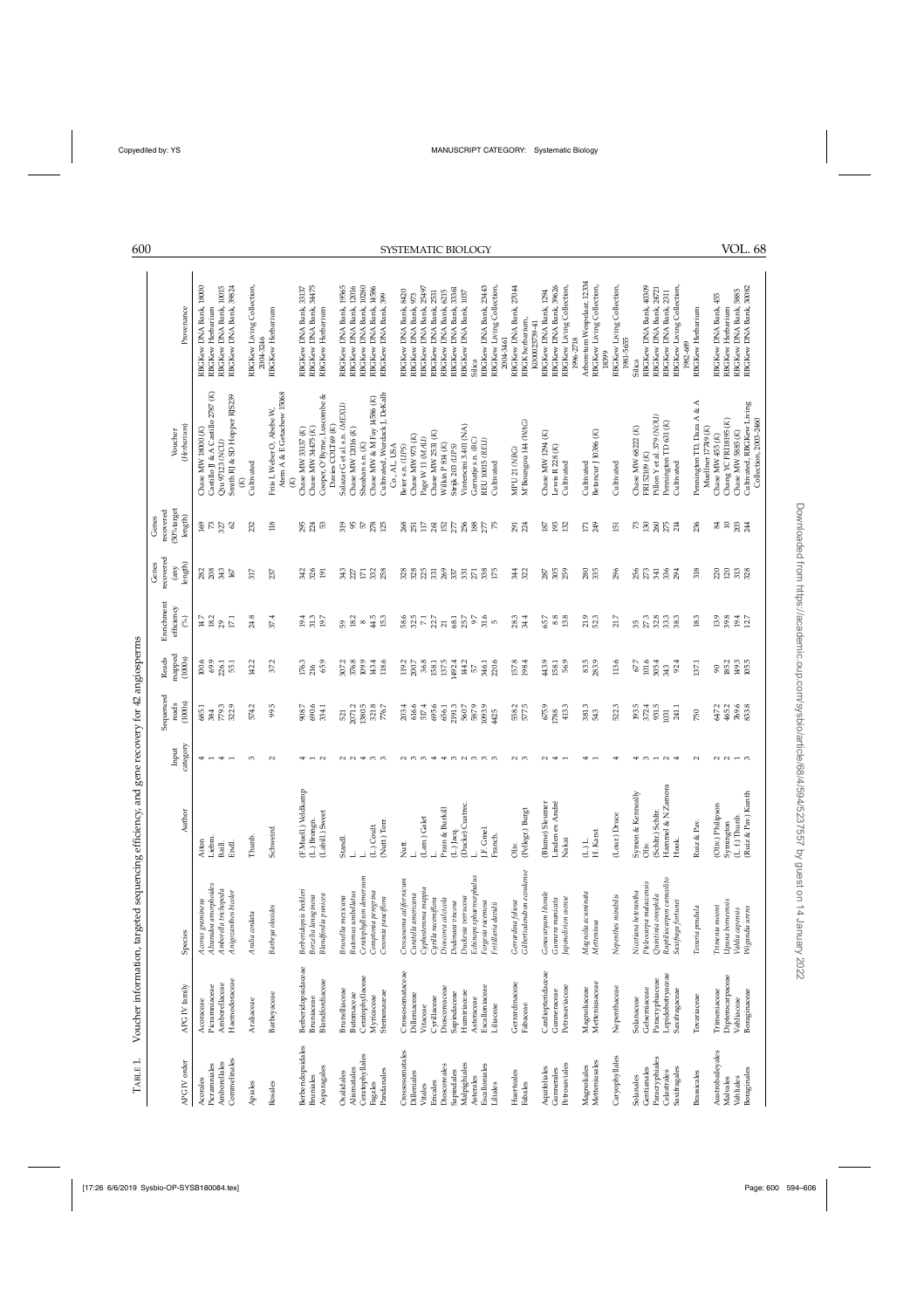manufacturer's program for approximately 350-bp insert sizes. Dual-indexed libraries for Illumina® sequencing were prepared using the DNA NEBNext<sup>®</sup> Ultra™ II Library Prep Kit at half the recommended volume, with Dual Index Primers Set 1, NEBNext® Multiplex Oligos for Illumina® (New England BioLabs, Ipswich, MA, USA). All resulting libraries were checked for quality with an Agilent Technologies 4200 TapeStation System using the High Sensitivity D1000 ScreenTape (Agilent Technologies, Santa Clara, CA, USA) and quantified with the Qubit® 3.0 Fluorometer. Equimolar 1  $\mu$ g pools were enriched using our customdesigned probe kit (Arbor Biosciences myBaits® Target Capture Kit, "Angiosperms 353 v1", Catalog #3081XX) following the manufacturer's protocol (ver. 3, available at [http://www.arborbiosci.com/mybaits-manual\)](http://www.arborbiosci.com/mybaits-manual). Multiple libraries (ranging from 2 to 16; species with larger genomes were hybridized in smaller pools) were pooled in a single hybridization reaction. Hybridizations were carried out at 65◦C for 28–32 h in a Hybex<sup>™</sup> Microsample Incubator with red Chill-out<sup>™</sup> Liquid Wax (Bio-Rad, Hercules, CA, USA) to prevent evaporation. Enriched products were amplified with KAPA HiFi 2X HotStart ReadyMix PCR Kit (Roche, Basel, Switzerland) for 10 cycles. PCR products were cleaned using the QIAquick PCR purification kit (Qiagen). Final products were quantified with a Qubit<sup>™</sup> 3.0 Fluorometer and run on an Agilent Technologies 4200 TapeStation System to assess quality and average fragment size. Multiple enriched library pools were multiplexed and sequenced on an Illumina MiSeq with v2 (300-cycles) and v3 (600-cycles) chemistry (Illumina, San Diego, CA, USA) at the Royal Botanic Gardens, Kew.

Sequencing reads were trimmed using Trimmomatic [\(Bolger et al. 2014\)](#page-10-0) to remove reads with a quality score below 20 and reads that had any 4-bp window below 20, retaining reads with at least 50 bp (LEADING: 20 TRAILING: 20 SLIDING WINDOW:4:20 MINLEN:50). Only read pairs where both reads passed these filters were retained. Recovered target sequences were assembled using HybPiper version 1.3 [\(Johnson et al. 2016\)](#page-11-0) using a target file available at [http://github.com/mossmatters/Angiosperms353.](http://github.com/mossmatters/Angiosperms353) Reads were mapped to de-gapped medoid sequences using BWA [\(Li and Durbin 2009](#page-11-0)), each gene was assembled *de novo* using SPAdes [\(Bankevich et al.](#page-10-0) [2012\)](#page-10-0), and coding sequences were extracted using Exonerate [\(Slater and Birney 2005](#page-11-0)). Non-coding sequences (i.e., introns and UTRs) flanking the coding sequences were recovered using the script *intronerate.py* available with HybPiper. Statistical analysis of sequence recovery was conducted in R (Version 3.4.2, R Core Development Team, 2017). Sequence reads have been deposited in the NCBI Sequence Read Archive (SRP151601); recovered gene sequences, alignments, and distance matrices are available from the available on Dryad. Code for statistical analysis is available at [http://github.com/mossmatters/Angiosperms353.](http://github.com/mossmatters/Angiosperms353)

# *Target Enrichment Results*

We assessed the effectiveness of the probe set using two main statistics: (1) target enrichment, measured as the percentage of reads successfully mapping to a target instance and (2) gene recovery rate, measured as the percentage of targeted genes recovered by HybPiper. Target enrichment ranged from 5% (*Fritillaria davidii*) to 68% (*Dodonaea viscosa*), with an average of 27.5% (median 24.8%). However, poor enrichment efficiency did not always predict poor gene recovery rate. Coding sequences were recovered from between 120 and 344 loci (average 283); more than 300 genes were recovered from 21 of our 42 samples (Fig. [3\)](#page-8-0). The median number of genes for which the length of coding sequence recovered was at least 50% of the target length (the average length of target instances for each gene) was 118 (range 10– 327, Table [1\)](#page-6-0). There was no relationship between Input Category (taxonomic relatedness to samples in 1KP) and the number of sequenced reads  $(F=0.70, df=3, P>0.5)$ , the number of mapped reads  $(F=0.93, df=3, P>0.4)$ , the percentage of reads on target  $(F=1.4, df=3, P>0.25)$ , or the number of genes with recovered sequences  $(F=$ 0.22,  $df = 3$ ,  $P > 0.8$ ). The lack of relationship between enrichment success and Input Category suggests that there is no systemic phylogenetic bias in the probe set.

Our 42 taxa span a variety of genome sizes, ranging from a C-value of 0.17 (*Vahlia capensis*) to 34.0 (*Fritillaria davidii*) [\(http://data.kew.org/cvalues/\)](http://data.kew.org/cvalues/). Although *Fritillaria* was one of the taxa with the poorest enrichment efficiency (0.05), we saw no overall trend between C-value and enrichment efficiency  $(F=2.5, df=1, P>0.1, Supplementary Fig. S1 available$ on Dryad). Other taxa with large *C*-values had greater enrichment efficiency, including *Blandfordia* (*C*-value: 8.13, enrichment efficiency 0.197), *Gunnera* (*C*-value: 7.44, enrichment efficiency 0.088), and *Metteniusa* (*C*-value: 7.24, enrichment efficiency 0.523) [\(http://data.kew.org/cvalues\)](http://data.kew.org/cvalues). This suggests that genome size did not have a large impact on sequence recovery.

There was no significant linear  $(F=0.91, df=40,$ *P*>0.3) or log-transformed (*F*=0.14, df =40, *P*>0.7) relationship between the number of genes recovered and the number of sequenced reads. However, there was a significant relationship between the number of genes recovered and the log-transformed number of mapped reads  $(F = 10.1, df = 40, P < 0.005)$ . With fewer than 200,000 mapped reads on target, there was roughly a linear relationship between mapped reads and genes recovered, reaching a plateau of roughly 300 genes recovered (Fig. [4\)](#page-8-0). Therefore, it appears that stochasticity related to the enrichment and sequencing process (e.g., library complexity, pooling strategy), not Input Category, is the most critical factor in determining successful target enrichment (Table [1\)](#page-6-0). This result indicates that an input sample with low enrichment efficiency could be "rescued" by increased sequencing effort or by increasing the complexity of the genomic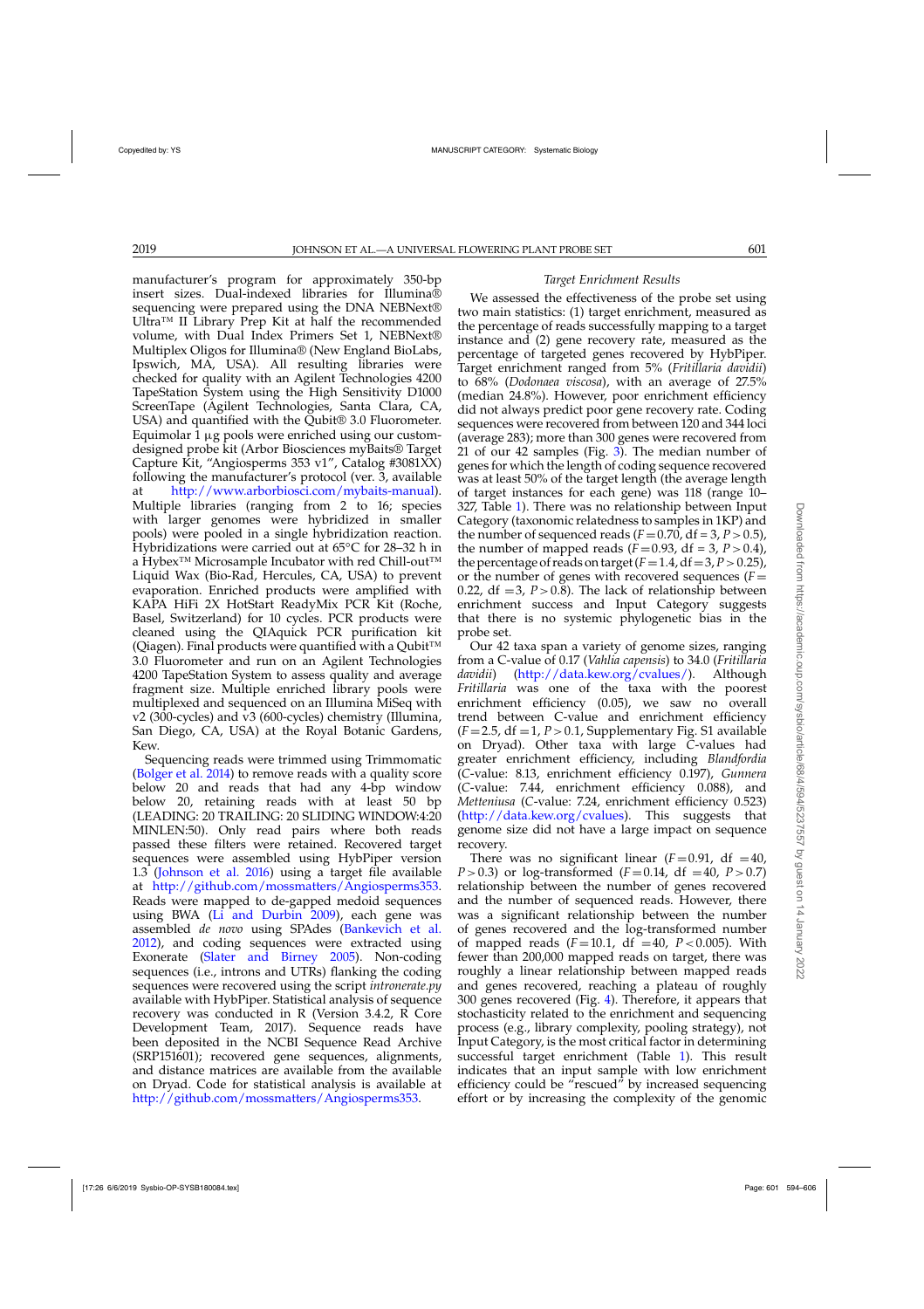<span id="page-8-0"></span>

FIGURE 3. Heatmap of gene recovery efficiency. Each row is one sample, and each column is one gene. Shading indicates the percentage of the target length (calculated by the mean length of all k-medoid transcripts for each gene) recovered. Numbers indicate the Input Category (see main text).

library (e.g., by increasing DNA input into library preparation). In specific cases, phylogenetically isolated taxa on relatively long branches, such as *Ceratophyllum* and *Gunnera*, may be too distant from some probe sequences, resulting in poor capture efficiency. In such situations, it is possible that efficiency may be enhanced by adding more homologous probes. Given that *Gunnera* does not show poor enrichment, we suspect that this pattern is not universal, and would require a case by case assessment. Critically, if the probes exhibited phylogenetic bias, increasing the number of mapped reads, or increasing library complexity would not overcome the absence of sufficiently homologous probes. Because this is not the case in our results (Fig. 4), we conclude that the overall trend reflects no phylogenetic bias in capture efficiency for the Angiosperms353 probe set.

### *Suitability for Lower-Order Analysis*

Although our sampling focused on the applicability of the probes across the breadth of angiosperm diversity, we also considered whether the same target genes could be used at shallower phylogenetic scales. Withingenus data are already available from OneKP for the Angiosperms353 target genes from *Oenothera* (Myrtales, Onagraceae, 19 taxa), *Linum* (Malpighiales, Linaceae, 9 taxa), *Portulaca* (Caryophyllales, Portulacaceae, 11 taxa), and *Neurachne* (Poales, Poaceae, 6 taxa). For each genus, we reduced the OneKP alignments to retain only the sequences from that genus and calculated the number of



FIGURE 4. Relationship between reads mapping to the target genes and the number of loci recovered for 42 angiosperm species. There is a general linear increase in the number of genes recovered below 100,000 mapped reads, above which there are diminishing returns for additional sequencing.

variable characters. In each genus, several dozen variable characters could be found for a large number of genes, with total numbers of variable characters ranging from 30,479 to 109,068 within genera (Table [2,](#page-9-0) [Supplementary](https://academic.oup.com/sysbio/article-lookup/doi/10.1093/sysbio/syy086#supplementary-data) [Table S1](https://academic.oup.com/sysbio/article-lookup/doi/10.1093/sysbio/syy086#supplementary-data) available on Dryad). Overall, the percentage of protein-coding sites that were variable ranged from 7.8% in *Neurachne* to 27.2% in *Linum*, while *Oenothera*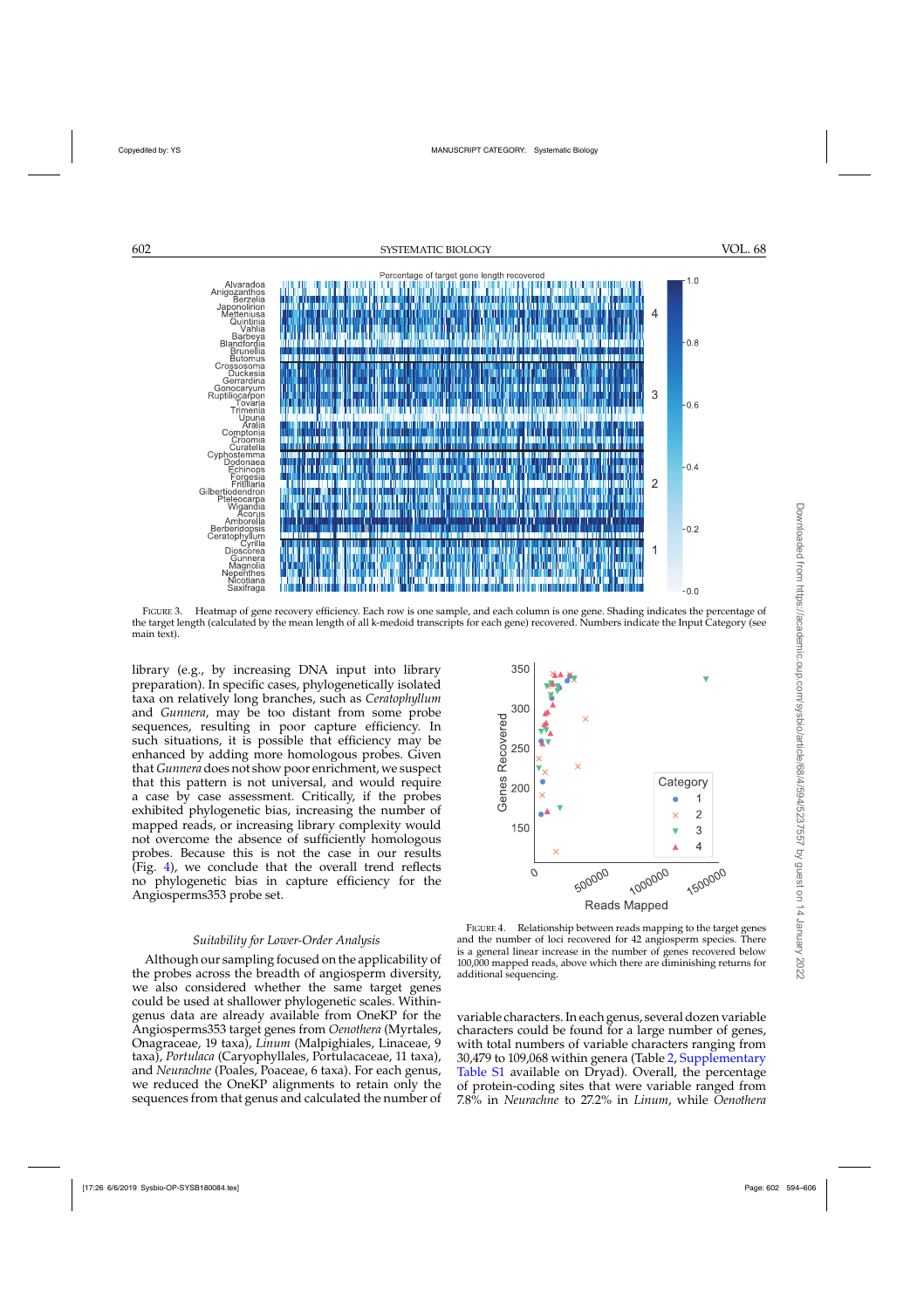<span id="page-9-0"></span>TABLE 2. Summary of variable sites in multiple sequence alignments of transcripts sequenced in OneKP for four angiosperm genera at 353 loci

| Family        | Genus            | Taxa | Total sites | Variable sites |
|---------------|------------------|------|-------------|----------------|
| Onagraceae    | <i>Oenothera</i> | 19   | 386,152     | 38.618         |
| Portulacaceae | Portulaca        |      | 386.427     | 52.217         |
| Poaceae       | Neurachne        | 6    | 392.432     | 30.479         |
| Linaceae      | Linum            | 11   | 400,001     | 109,068        |

and *Portulaca* were intermediate at 10.0% and 13.5%, respectively (Table 2).

Sequence capture of coding regions from genomic DNA will also recover non-coding regions (often introns) flanking the exons. This "splash zone" is less constrained by purifying selection and is likely to be useful for shallow-scale phylogenetics and population genetics [\(Weitemier et al. 2014;](#page-12-0) [Johnson et al. 2016](#page-11-0)[;](#page-12-0) Villaverde et al. [2018](#page-12-0)). Although our sampling scheme to test phylogenetic bias in the probes did not allow for direct observation of phylogenetic information within genera, we did recover a large fraction of non-coding flanking sequence (Fig. 5). The median amount of non-coding sequence recovered with at least  $8\times$  depth of coverage was 216,816 bp, and fluctuated from 32,233 in *Upuna* (Category 2) to 664,222 bp in *Amborella* (Category 4). Input Category had no significant effect on the length of non-coding regions recovered (df =38,  $F = 0.16$ ,  $\bar{P}$  > 0.9). The combination of variable sites within coding regions among congeners and the significant recovery of flanking non-coding regions suggests that this probe set will be valuable for reconstructing both relationships at both shallow and deep phylogenetic scales. Similarly, these data may be used to reconstruct the evolutionary history of rapid radiations. The availability of hundreds of nuclear genesmay not necessarily resolve a bifurcating species tree with certainty, but these data will allow for a more careful dissection of the contributions of processes such as deep coalescence and hybridization to our understanding of the history of speciation in these groups.

### AVAILABILITY AND ONGOING DEVELOPMENT

Probe sequences for the "Angiosperms 353 v1" (Arbor Biosciences Catalog #3081XX) angiospermwide targeted sequencing kit are publicly available at github.com/mossmatters/Angiosperms353. We expect that updates to the kit will be made to improve target enrichment efficiency across angiosperms as we receive feedback from users, and these changes will be tracked as new versions on github. For example, some additional consideration may be made for groups of angiosperms with high phylogenetic distance to other groups (e.g., taxa such as *Ceratophyllum* and *Gunnera*, though our data do not necessarily suggest that phylogenetic distance affected efficiency in these specific cases), which may necessitate additional orthologous probe sequences. The sequences of target instances used are also freely available at the same site and will be similarly updated to



Total Length Recovered at 8x Depth (Kbp)

FIGURE 5. Total length of sequence recovery for both coding and non-coding regions across 353 loci for 42 angiosperm species. Reads were mapped back to either coding sequence (left bar) or coding sequence plus flanking non-coding (i.e., intron) sequence (right bar). Only positions with at least  $8 \times$  depth were counted. The total length of coding sequence targeted was 260,802 bp. The median recovery of coding sequence was 137,046 bp and the median amount of non-coding sequence recovered was 216,816 bp (with at least  $8 \times$  depth of coverage).

help improve sequence recovery. For example, as the use of the kit increases the availability of sequences in poorly represented groups, these sequences could be added to the target sequence file used to reconstruct sequences in software such as HybPiper.

### **CONCLUSIONS**

The creation of a universal set of target enrichment probes for angiosperms requires a phylogenetically diverse set of existing genomic or transcriptomic resources and a method that can identify the minimum set of representatives from which probes can be designed. Here, we have shown that the k-medoids method with a diverse set of existing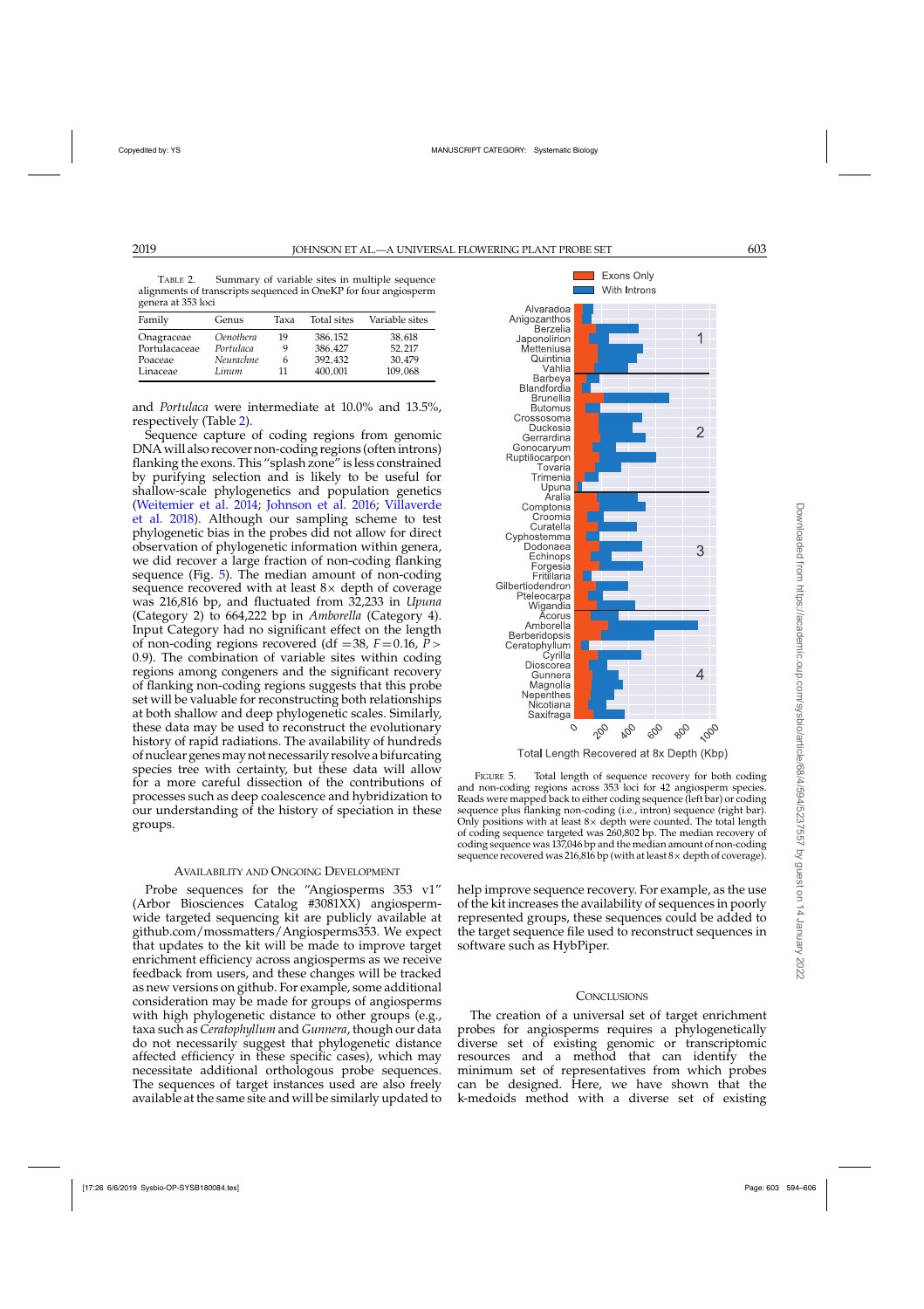<span id="page-10-0"></span>transcriptome sequences can identify a suitable number of representatives for target enrichment across a wide phylogenetic breadth. By designing probes based on these representatives and testing them empirically, we have demonstrated the potential of our probe set to be a universal DNA sequencing resource across all angiosperms. Although sequence recovery efficiency varied among samples, these differences are not driven by relatedness between the input taxon and any probe sequence, indicating that there is no systemic phylogenetic bias to sequence recovery across angiosperms using these probes. Instead, the recovery of gene sequences was impacted more by the number of reads mapped per library, suggesting that critical samples with low gene recovery could be improved by further sequencing, or by a more careful evaluation of library complexity. Our data indicate that these probes will be useful for phylogenetic analysis at both deep and shallow scales, particularly given the recovery of flanking non-coding regions. Additional applications of the universal probe set, particularly the reconstruction of flanking non-coding regions, could extend to inferring population level genetic structure or to the next generation of DNA barcoding that may exte[nd beyond plastid markers or ITS \(](#page-11-0)Hollingsworth et al. [2016\)](#page-11-0), although both of these novel applications have not been extensively tested and require further exploration. Given that hybridization-based methods of library enrichment using the probes described here should be successful for most, if not all, angiosperms, there is significant potential for the generation of large, combinable data sets for future analyses.

# SUPPLEMENTARY MATERIAL

Data available from the Dryad Digital Repository: [http://dx.doi.org/10.5061/dryad.s3h9r6j.](http://dx.doi.org/10.5061/dryad.s3h9r6j)

# **FUNDING**

This work was supported by the Texas Tech University College of Arts and Sciences [to M.G.J.], the National Science Foundation [DEB-1239992, DEB-1342873 to N.J.W.], and by the Calleva Foundation, the Garfield Weston Foundation, and the Sackler Trust to the Royal Botanic Gardens, Kew.

### ACKNOWLEDGMENTS

We thank BC, WAG, and Arboretum Wespeelaar for providing tissue for DNA extraction. We also thank two anonymous reviewers for providing comments on this manuscript.

#### **REFERENCES**

- Alvarez I., Wendel J.F. 2003. Ribosomal ITS sequences and plant phylogenetic inference. Mol. Phylogenet. Evol. 29:417–434.
- Amborella Genome Project, Ma H., Palmer J.D., Sankoff D., Soltis P.S., Wing R.A., Ammiraju J.S.S., Chamala S., Ralph P., Rounsley S., Soltis

D.E., Talag J., Tomsho L., Wanke S., Chanderbali A.S., Chang T.H., Lan T., Arikit S., Axtell M.J., Ayyampalayam S., Barbazuk W.B., Burnette J.M., dePamphilis C.W., Estill J.C., Farrell N.P., Harkess A., Jiao Y., Meyers B.C., Walts B., Wessler S.R., Zhang X., Albert V.A., Carretero-Paulet L., Lyons E., Tang H., Zheng C., Leebens-Mack J., Liu K., Mei W., Wafula E., Altman N.S., Chen F., Chen J.Q., Chiang V., De Paoli E., Determann R., Fogliani B., Guo C., Harholt J., Job C., Job D., Kim S., Kong H., Li G., Li L., Liu J., Park J., Qi X., Rajjou L., Burtet-Sarramegna V., Sederoff R., Shahid S., Sun Y.H., Ulvskov P., Villegente M., Xue J.Y., Yeh T.F., Yu X., Zhai J., Acosta J.J., Bruenn R.A., de Kochko A., Der J.P., Herrera-Estrella L.R., Ibarra-Laclette E., Kirst M., Pissis S.P., Poncet V., Schuster S.C. 2013. The *Amborella* genome and the evolution of flowering plants. Science. 342:1241089.

- Andrews K.R., Good J.M., Miller M.R., Luikart G., Hohenlohe P.A. 2016. Harnessing the power of RADseq for ecological and evolutionary genomics. Nat. Rev. Genet. 17:81–92.
- Bankevich A., Nurk S., Antipov D., Gurevich A.A., Dvorkin M., Kulikov A.S., Lesin V.M., Nikolenko S.I., Pham S., Prjibelski A.D., Pyshkin A.V., Sirotkin A.V., Vyahhi N., Tesler G., Alekseyev M.A., Pevzner P.A. 2012. SPAdes: a new genome assembly algorithm and its applications to single-cell sequencing. J. Comput. Biol. 19:455–477.
- Barba-Montoya J., Dos Reis M., Schneider H., Donoghue P.C.J., Yang Z. 2018. Constraining uncertainty in the timescale of angiosperm evolution and the veracity of a Cretaceous Terrestrial Revolution. New Phytol. 218:819–834.
- Barker M.S., Vogel H., Schranz M.E. 2009. Paleopolyploidy in the Brassicales: analyses of the *Cleome* transcriptome elucidate the history of genome duplications in *Arabidopsis* and other Brassicales. Genome Biol. Evol. 1:391–399.
- Bauckhage C. 2015. Numpy/scipy recipes for data science: k-medoids clustering. doi: 10.13140/RG.2.1.4602.0564.
- Bell C.D., Soltis D.E., Soltis P.S. 2010. The age and diversification of the angiosperms re-revisited. Am. J. Bot. 97:1296–1303.
- Bernhardt N., Brassac J., Kilian B., Blattner F.R. 2017. Dated tribewide whole chloroplast genome phylogeny indicates recurrent hybridizations within Triticeae. BMC Evol. Biol. 17:141.
- Blanc G.,Wolfe K.H. 2004.Widespread paleopolyploidy in model plant species inferred from age distributions of duplicate genes. Plant Cell. 16:1667–1678.
- Bolger A.M., LohseM., Usadel B. 2014. Trimmomatic: a flexible trimmer for Illumina sequence data. Bioinformatics. 30:2114–2120.
- Carbonell-Caballero J., Alonso R., Ibañez V., Terol J., Talon M., Dopazo J. 2015. A phylogenetic analysis of 34 chloroplast genomes elucidates the relationships between wild and domestic species within the genus *Citrus*. Mol. Biol. Evol. 32:2015–2035.
- Chamala S., García N., Godden G.T., Krishnakumar V., Jordon-Thaden I.E., De Smet R., Barbazuk W.B., Soltis D.E., Soltis P.S. 2015. MarkerMiner 1.0: a new application for phylogenetic marker development using angiosperm transcriptomes. Appl. Plant Sci. 3:1400115.
- Chase M.W., Soltis D.E., Olmstead R.G., Morgan D., Les D.H., Mishler B.D., Duvall M.R., Price R.A., Hills H.G., Qiu Y.-L., Kron K.A., Rettig J.H., Conti E., Palmer J.D., Manhart J.R., Sytsma K.J., Michaels H.J., Kress W.J., Karol K.G., Clark W.D., Hedren M., Gaut B.S., Jansen R.K., Kim K.-J., Wimpee C.F., Smith J.F., Furnier G.R., Strauss S.H., Xiang Q.-Y., Plunkett G.M., Soltis P.S., Swensen S.M., Williams S.E., Gadek P.A., Quinn C.J., Eguiarte L.E., Golenberg E., Learn G.H., Graham S.W., Spencer C. H. Barrett, Dayanandan S., Albert V.A. 1993. Phylogenetics of seed plants: an analysis of nucleotide sequences from the plastid gene rbcl. Ann.Mo. Bot. Gard. 80:528–580.
- Christenhusz M.J.M., Byng J.W. 2016. The number of known plant species in the world and its annual increase. Phytotaxa. 261:201–217.
- Crowl A.A., Myers C., Cellinese N. 2017. Embracing discordance: phylogenomic analyses provide evidence for allopolyploidy leading to cryptic diversity in a Mediterranean *Campanula* (Campanulaceae) clade. Evolution. 71:913–922.
- Doyle J.J., Doyle J.L. 1987. A rapid DNA isolation procedure for small quantities of fresh leaf tissue. Phytochem. Bull. 19:11–15.
- Duarte J.M., Wall P.K., Edger P.P., Landherr L.L., Ma H., Pires J.C., Leebens-Mack J., dePamphilis C.W. 2010. Identification of shared single copy nuclear genes in *Arabidopsis*, *Populus*, *Vitis* and *Oryza*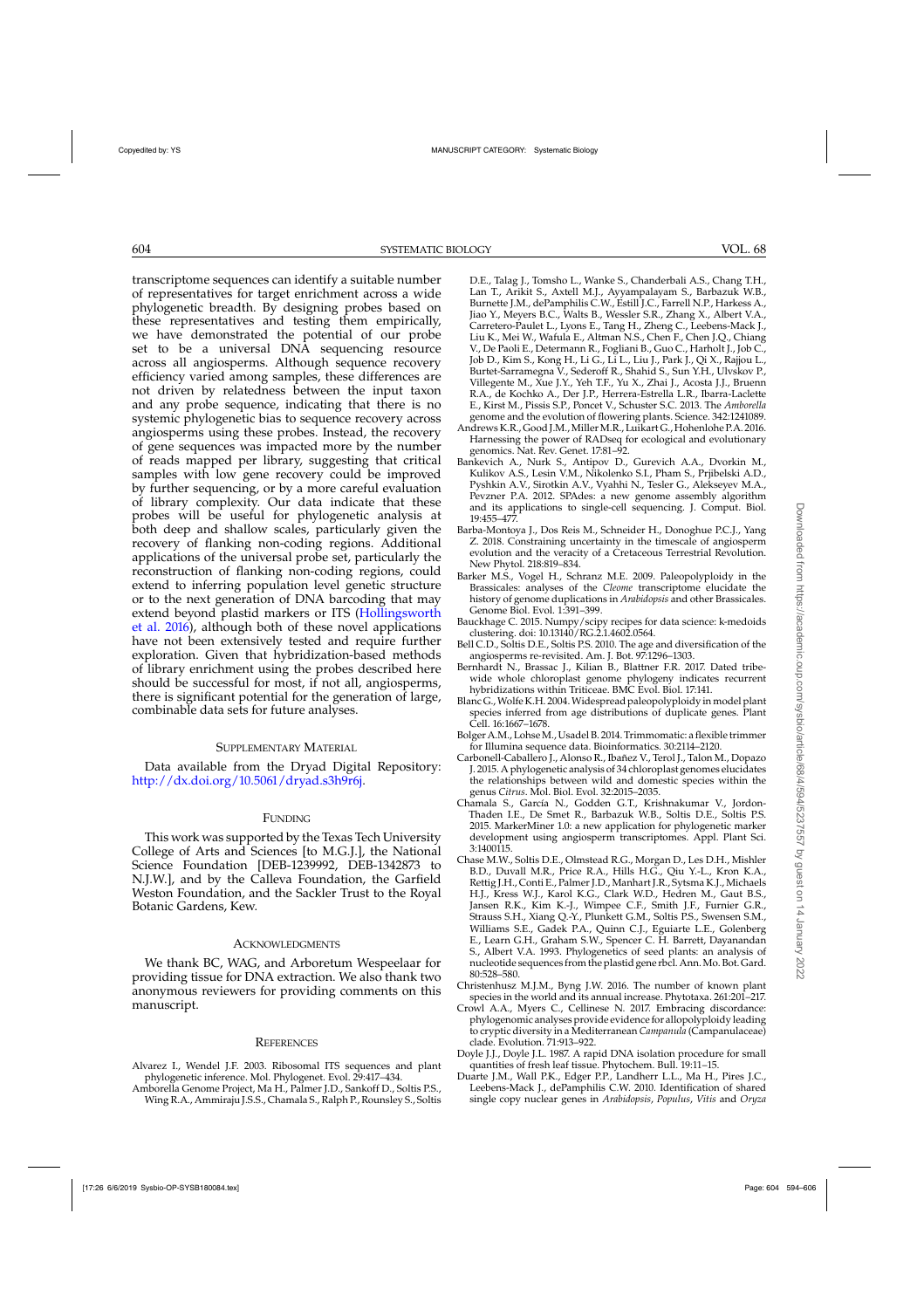<span id="page-11-0"></span>and their phylogenetic utility across various taxonomic levels. BMC Evol. Biol. 10:61.

- Eaton D., Spriggs E.L., Park B. 2016. Misconceptions on missing data in RAD-seq phylogenetics with a deep-scale example from flowering plants. Syst. Biol. 66:399–412.
- Eiserhardt W.L., Antonelli A., Bennett D.J., Botigué L.R., Burleigh J.G., Dodsworth S., Enquist B.J., Forest F., Kim J.T., Kozlov A.M., Leitch I.J., Maitner B.S., Mirarab S., Piel W.H., Pérez-Escobar O.A., Pokorny L., Rahbek C., Sandel B., Smith S.A., Stamatakis A., Vos R.A., Warnow T., Baker W.J. 2018. A roadmap for global synthesis of the plant tree of life. Am. J. Bot. 105:614–622.
- Emms D.M., Kelly S. 2015. OrthoFinder: solving fundamental biases in whole genome comparisons dramatically improves orthogroup inference accuracy. Genome Biol. 16:157.
- Faircloth B.C. 2017. Identifying conserved genomic elements and designing universal bait sets to enrich them. Methods Ecol. Evol. 8:1103–1112.
- Faircloth B.C., McCormack J.E., Crawford N.G., Harvey M.G., Brumfield R.T., Glenn T.C. 2012. Ultraconserved elements anchor thousands of genetic markers spanning multiple evolutionary timescales. Syst. Biol. 61:717–726.
- Forest F., Moat J., Baloch E., Brummitt N.A., Bachman S.P., Ickert-Bond S., Hollingsworth P.M., Liston A., Little D.P., Mathews S., Rai H., Rydin C., Stevenson D.W., Thomas P., Buerki S. 2018. Gymnosperms on the EDGE. Sci. Rep. 8:6053.
- García N., Folk R.A., Meerow A.W., Chamala S., Gitzendanner M.A., Oliveira R.S. de, Soltis D.E., Soltis P.S. 2017. Deep reticulation and incomplete lineage sorting obscure the diploid phylogeny of rain-lilies and allies (Amaryllidaceae tribe Hippeastreae). Mol. Phylogenet. Evol. 111:231–247.
- Gardner E.M., Johnson M.G., Ragone D., Wickett N.J., Zerega N.J.C. 2016. Low-coverage, whole-genome sequencing of *Artocarpus camansi* (Moraceae) for phylogenetic marker development and gene discovery. Appl. Plant Sci. 4:1600017–1600015.
- Gitzendanner M.A., Soltis P.S., Wong G.K.-S., Ruhfel B.R., Soltis D.E. 2018. Plastid phylogenomic analysis of green plants: a billion years of evolutionary history. Am. J. Bot. 105:291–301.
- Herendeen P.S., Friis E.M., Pedersen K.R., Crane P.R. 2017. Palaeobotanical redux: revisiting the age of the angiosperms. Nat. Plants. 3:17015.
- Heyduk K., Trapnell D.W., Barrett C.F., Leebens-Mack J. 2016. Phylogenomic analyses of species relationships in the genus *Sabal* (Arecaceae) using targeted sequence capture. Biol. J. Linn. Soc. 117:106–120.
- Hinchliff C.E., Smith S.A. 2014. Some limitations of public sequence data for phylogenetic inference (in plants). PLoS One. 9:e98986.
- Hollingsworth P.M., Li D.-Z., van der Bank M., Twyford A.D. 2016. Telling plant species apart with DNA: from barcodes to genomes. Philos. Trans. R Soc. Lond. B Biol. Sci. 371:20150338.
- Hudson R.R. 1992. Gene trees, species trees and the segregation of ancestral alleles. Genetics. 131:509–513.
- Jiao Y., Wickett N.J., Ayyampalayam S., Chanderbali A.S., Landherr L., Ralph P.E., Tomsho L.P., Hu Y., Liang H., Soltis P.S., Soltis D.E., Clifton S.W., Schlarbaum S.E., Schuster S.C., Ma H., Leebens-Mack J., dePamphilis C.W. 2011. Ancestral polyploidy in seed plants and angiosperms. Nature. 473:97–100.
- Johnson M.G., Gardner E.M., Liu Y., Medina R., Goffinet B., Shaw A.J., Zerega N.J.C., Wickett N.J. 2016. HybPiper: extracting coding sequence and introns for phylogenetics from high-throughput sequencing reads using target enrichment. Appl. Plant Sci. 4:1600016–1600018.
- Kadlec M., Bellstedt D.U., Le Maitre N.C., Pirie M.D. 2017. Targeted NGS for species level phylogenomics: "made to measure" or "one size fits all"? PeerJ. 5:e3569.
- Kew. 2016. State of the world's plants. Available from [https://stateoftheworldsplants.com/2016/.](https://stateoftheworldsplants.com/2016/)
- Landis J.B., O'Toole R.D., Ventura K.L., Gitzendanner M.A., Oppenheimer D.G., Soltis D.E., Soltis P.S. 2015. The phenotypic and genetic underpinnings of flower size in Polemoniaceae. Front. Plant Sci. 6:1144.
- Landis J.B., Soltis D.E., Soltis P.S. 2017. Comparative transcriptomic analysis of the evolution and development of flower size in *Saltugilia* (Polemoniaceae). BMC Genomics. 18:475.
- Lemmon A.R., Emme S.A., Lemmon E.M. 2012. Anchored hybrid enrichment for massively high-throughput phylogenomics. Syst. Biol. 61:727–744.
- Léveillé-Bourret É., Starr J.R., Ford B.A., Moriarty Lemmon E., Lemmon A.R. 2018. Resolving rapid radiations within angiosperm families using anchored phylogenomics. Syst. Biol. 67:94–112.
- Li H., Durbin R. 2009. Fast and accurate short read alignment with Burrows-Wheeler transform. Bioinformatics. 25:1754–1760.
- Maddison W. 1997. Gene trees in species trees. Syst. Biol. 46:523–536.
- Mandel J.R., Dikow R.B., Funk V.A., Masalia R.R., Staton S.E., Kozik A., Michelmore R.W., Rieseberg L.H., Burke J.M. 2014. A target enrichment method for gathering phylogenetic information from hundreds of loci: an example from the Compositae. Appl. Plant Sci. 2:1300085.
- Matasci N., Hung L.-H., Yan Z., Carpenter E.J., Wickett N.J., Mirarab S., Nguyen N., Warnow T., Ayyampalayam S., Barker M., Burleigh J.G., Gitzendanner M.A., Wafula E., Der J.P., dePamphilis C.W., Roure B., Philippe H., Ruhfel B.R., Miles N.W., Graham S.W., Mathews S., Surek B., Melkonian M., Soltis D.E., Soltis P.S., Rothfels C., Pokorny L., Shaw J.A., DeGironimo L., Stevenson D.W., Villarreal J.C., Chen T., Kutchan T.M., Rolf M., Baucom R.S., Deyholos M.K., Samudrala R., Tian Z., Wu X., Sun X., Zhang Y., Wang J., Leebens-Mack J., Wong G.K.-S. 2014. Data access for the 1,000 Plants (1KP) project. Gigascience. 3:17–10.
- McKain M.R., Johnson M.G., Uribe-Convers S., Eaton D., Yang Y. 2018. Practical considerations for plant phylogenomics. Appl. Plant Sci. 6:e1038.
- Medina R., Johnson M., Liu Y., Wilding N., Hedderson T.A., Wickett N., Goffinet B. 2018. Evolutionary dynamism in bryophytes: phylogenomic inferences confirm rapid radiation in the moss family Funariaceae. Mol. Phylogenet. Evol. 120:240–247.
- Muñoz-Rodríguez P., Carruthers T., Wood J.R.I., Williams B.R.M., Weitemier K., Kronmiller B., Ellis D., Anglin N.L., Longway L., Harris S.A., Rausher M.D., Kelly S., Liston A., Scotland R.W. 2018. Reconciling conflicting phylogenies in the origin of sweet potato and dispersal to Polynesia. Curr. Biol. 28:1246–1256.e12.
- Olmstead R.G., Sweere J.A. 1994. Combining data in phylogenetic systematics: an empirical approach using three molecular data sets in the Solanaceae. Syst. Biol. 43:467–481.
- Palmer J.D., Jansen R.K., Michaels H.J., Chase M.W., Manhart J.R. 1988. Chloroplast DNA variation and plant phylogeny. Ann. Mo. Bot. Gard. 75:1180–1206.
- Prum R.O., Berv J.S., Dornburg A., Field D.J., Townsend J.P., Lemmon E.M., Lemmon A.R. 2015. A comprehensive phylogeny of birds (Aves) using targeted next-generation DNA sequencing. Nature. 526:569–573.
- Ruhfel B.R., Gitzendanner M.A., Soltis P.S., Soltis D.E., Burleigh J.G. 2014. From algae to angiosperms–Inferring the phylogeny of green plants (Viridiplantae) from 360 plastid genomes. BMC Evol. Biol. 14:23.
- Slater G., Birney E. 2005. Automated generation of heuristics for biological sequence comparison. BMC Bioinformatics. 6:31.
- Smith S.A., Brown J.W. 2018. Constructing a broadly inclusive seed plant phylogeny. Am. J. Bot. 105:302–314.
- Soltis D.E., Soltis P.S., Rieseberg L.H. 1993. Molecular data and the dynamic nature of polyploidy. Crit. Rev. Plant Sci. 12:243–273.
- Stubbs R.L., Folk R.A., Xiang C.-L., Soltis D.E., Cellinese N. 2018. Pseudo-parallel patterns of disjunctions in an arctic-alpine plant lineage. Mol. Phylogenet. Evol. 123:88–100.
- Sullivan A.R., Schiffthaler B., Thompson S.L., Street N.R., Wang X.R. 2017. Interspecific plastome recombination reflects ancient reticulate evolution in *Picea* (Pinaceae). Mol. Biol. Evol. 34:1689–1701.
- Sun M., Soltis D.E., Soltis P.S., Zhu X., Burleigh J.G., Chen Z. 2015. Deep phylogenetic incongruence in the angiosperm clade Rosidae. Mol. Phylogenet. Evol. 83:156–166.
- The Angiosperm Phylogeny Group. 2016. An update of the Angiosperm Phylogeny Group classification for the orders and families of flowering plants: APG IV. Bot. J. Linn. Soc. 181:1–20.
- Vatanparast M., Powell A., Doyle J.J., Egan A.N. 2018. Targeting legume loci: a comparison of three methods for target enrichment bait design in Leguminosae phylogenomics. Appl. Plant Sci. 6:e1036.